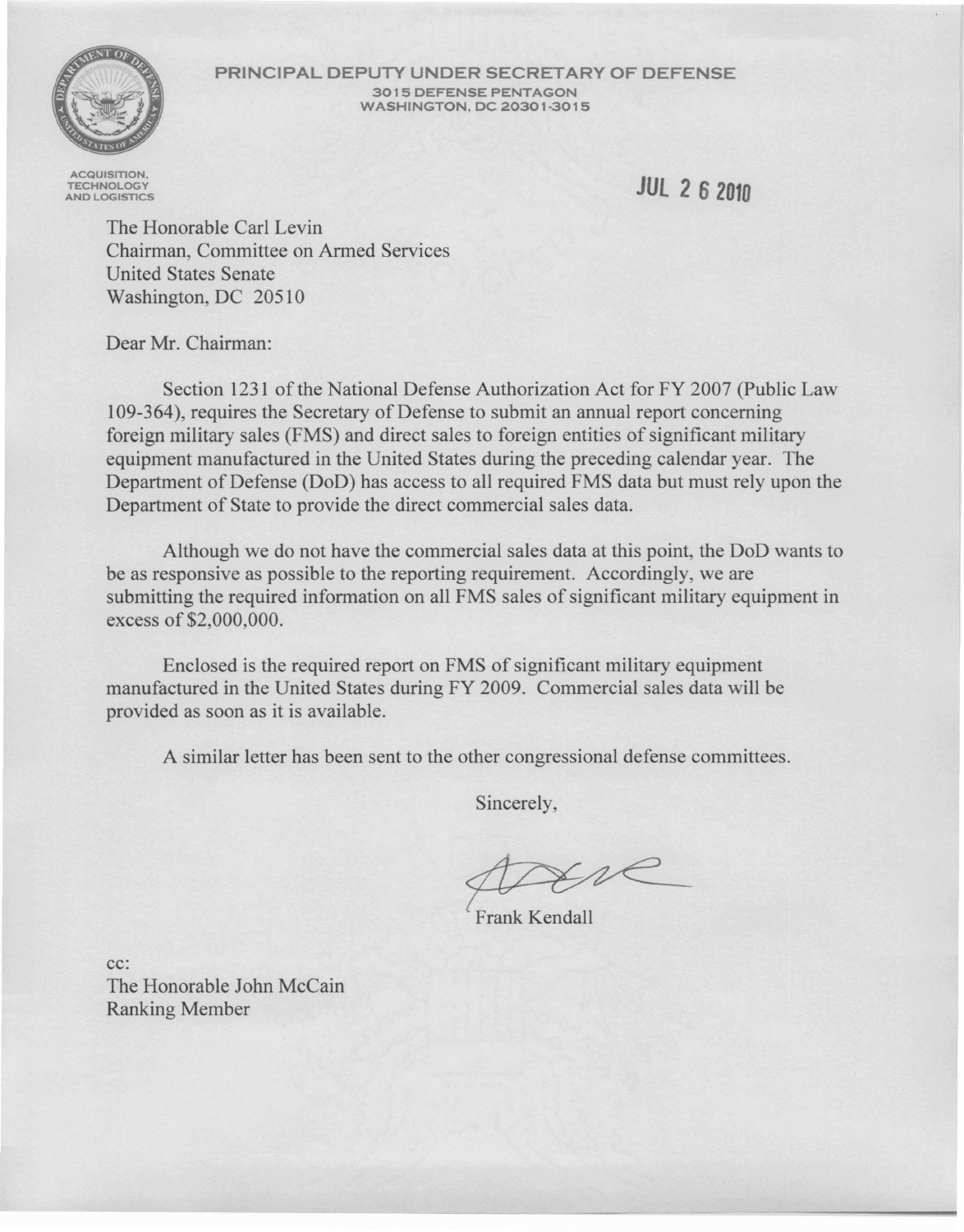# **REPORT TO CONGRESS ON DEPARTMENT OF DEFENSE SALES OF SIGNIFICANT MILITARY EQUIPMENT TO FOREIGN ENTITIES FISCAL YEAR 2009**



## **Under Secretary of Defense for Acquisition, Technology and Logistics**

**July 2010**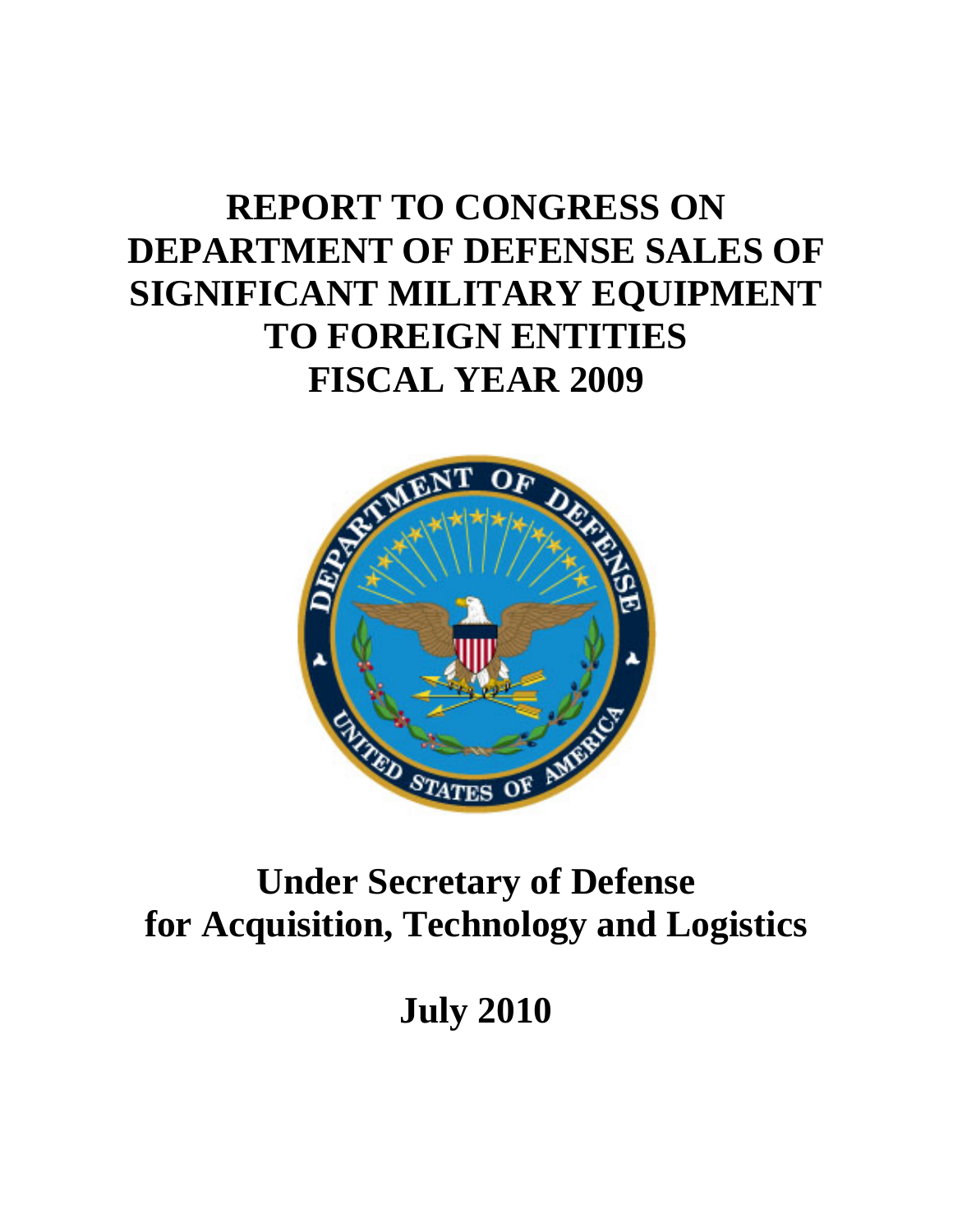## **REPORT TO CONGRESS**

## **DEPARTMENT OF DEFENSE SALES OF SIGNIFICANT MILITARY EQUIPMENT TO FOREIGN ENTITIES FISCAL YEAR 2009 July 2010**

## **Under Secretary of Defense (Acquisition, Technology & Logistics)**

#### **Background**

Section 1231 of the John Warner National Defense Authorization Act for Fiscal Year 2007, (Public Law 109-364), requires the Secretary of Defense to submit an annual report to Congress on foreign military sales (FMS) and direct sales to foreign entities of significant military equipment manufactured in the United States during the preceding calendar year. The report is to identify for all sales of significant military equipment in excess of \$2,000,000. Including (1) the nature of the equipment and the dollar value of the sales; (2) the country to which the equipment was sold; and (3) the manufacturer of the equipment and the State in which the equipment was manufactured. The law defines the term "significant military equipment" as having the meaning given the term in section 47(9) of the Arms Export Control Act (22 U.S.C. 2794(9) note).

The information requested by section 1231 is not stored in a single database. The Department of Defense is able to obtain and report information on FMS only. Information on direct commercial sales is available only through Department of State's Licensing Division. While the State Department will be able to provide most of the requested information on direct commercial sales, it does not track the state in which the equipment was manufactured and does not provide the manufacturer.

It should also be noted that the data required to satisfy the FMS reporting requirements of section 1231 is not available in a readily accessible data base and must be requested from each of the Components on a manual data call basis. Further, although section 1231 requests data on a calendar year basis, the Department of Defense collects its data on a fiscal year basis. Therefore, the FMS data reflects FMS purchases in FY 2009.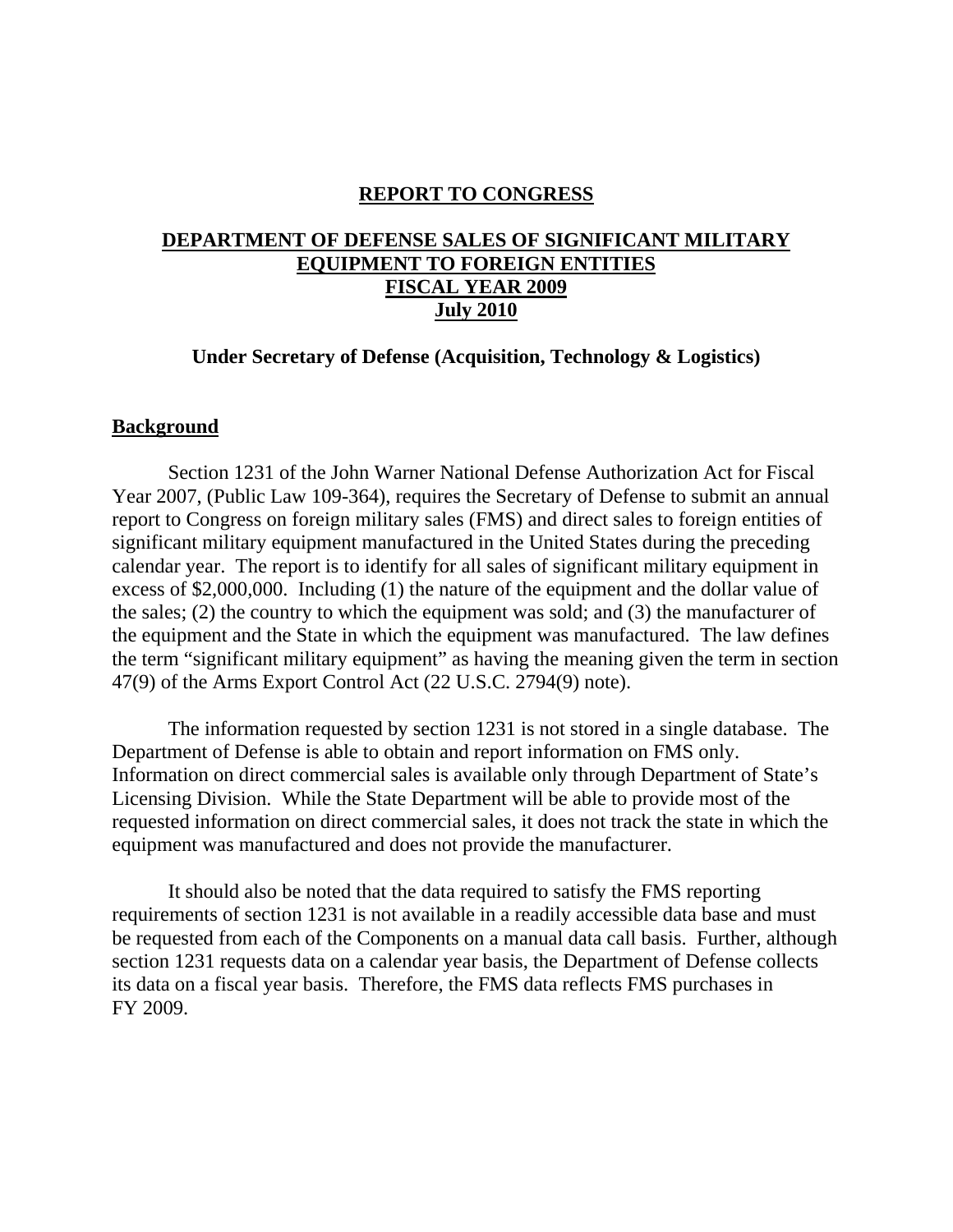## **FMS Purchases**

## **1. FY 2009**

Forty-four countries procured significant military equipment (SME) that exceeded \$2,000,000 through the FMS system in FY 2009. The total value of these purchases was \$8,041,376,740. These purchases were made through the Air Force, Army, and Navy and Marine Corps. A detailed breakout of the purchases by military service, contract number, manufacturer, dollar value, type of hardware, and state of performance is contained in the attached.

## **Direct Commercial Sales**

## **1. FY 2009**

We are awaiting State Department input on the direct commercial sales authorized for FY 2009. We will submit a supplemental report if and when we receive the data.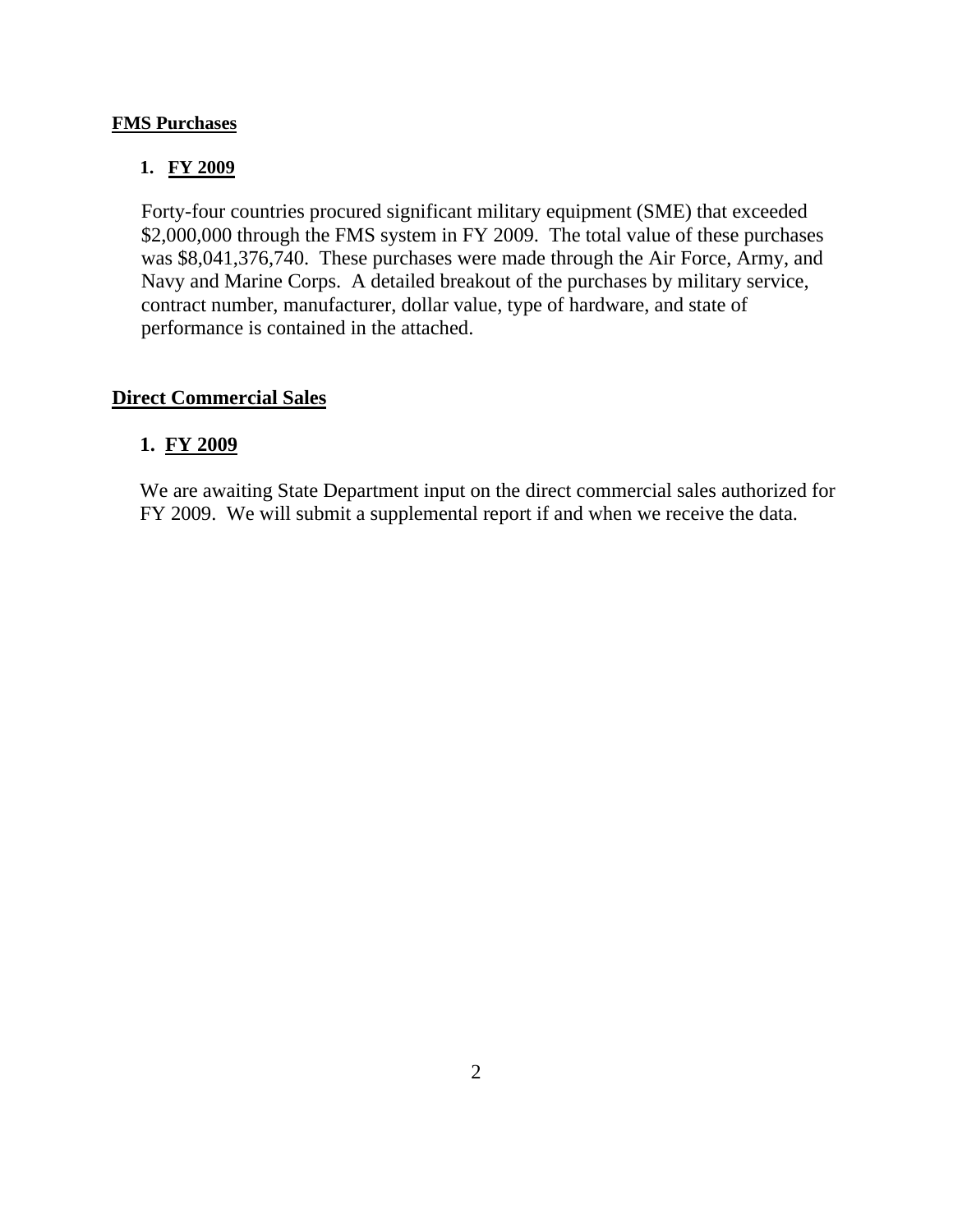#### **U.S. Army Aviation and Missle Command Foreign Military Sales over \$2 million DEPARTMENT OF DEFENSE Fiscal Year 2009**

| <b>Contractor</b>               |           | <b>State Contract and Mod/Order</b> | <b>Dollars</b>  | Country                        | <b>Description</b>                                                                     |
|---------------------------------|-----------|-------------------------------------|-----------------|--------------------------------|----------------------------------------------------------------------------------------|
| ARINC ENGINEERING SERVICES, LLC | MD        | W58RGZ-09-C-0224                    | \$4,042,179.98  | Iraq                           | HUEY II SPARE PARTS FOR THE GOVENRMENT OF<br><b>IRAQ</b>                               |
| BELL HELICOPTER TEXTRON INC.    | <b>TX</b> | W58RGZ-09-C-0160                    | \$60,302,880.00 | Iraq                           | FMS BUY OF BELL 407 HELICOPTERS                                                        |
| BELL HELICOPTER TEXTRON INC.    | <b>TX</b> | W58RGZ-09-C-0173                    | \$51,460,178.37 | Mexico                         | EQUIPMENT, LOGISTICAL SUPPORT, SPARE PARTS,<br>SPECIAL TOOLS, AND PILOT AND MAINTAINER |
| BELL HELICOPTER TEXTRON INC.    | <b>TX</b> | W58RGZ-09-C-0249                    | \$6,931,530.00  | Iraq                           | THREE BELL 407 HELICOPTERS                                                             |
| BOEING COMPANY, THE             | <b>AZ</b> | W58RGZ-06-C-0093-P00031             | \$2,200,000.00  | <b>United Arab</b><br>Emirates | <b>TECH PUBS</b>                                                                       |
| <b>GENERAL ELECTRIC COMPANY</b> | <b>MA</b> | W58RGZ-04-D-0037-005502             | \$6,425,718.00  | Kuwait                         | <b>MODIFY AIRCRAFT</b>                                                                 |
| <b>GENERAL ELECTRIC COMPANY</b> | МA        | W58RGZ-04-D-0037-0059               | \$32,857,718.00 | <b>United Arab</b><br>Emirates | FMS ENGINES FOR UNITED ARAB EMIRATES AND<br><b>COLOMBIA</b>                            |
| <b>GENERAL ELECTRIC COMPANY</b> | <b>MA</b> | W58RGZ-04-D-0037-0062               | \$20.731.696.00 | Saudi Arabia                   | T700 701D/W "C" CONTROL FMS ENGINES FOR SAUDI                                          |
| <b>GENERAL ELECTRIC COMPANY</b> | МA        | W58RGZ-04-D-0037-0064               | \$3,852,522.00  | Brazil                         | 6 EACH T700 FMS 701D W/"C" CONTROL ENGINES FOR<br>BRAZIL (BR-B-UTZ)                    |
| <b>GENERAL ELECTRIC COMPANY</b> | <b>MA</b> | W58RGZ-04-D-0037-0065               | \$7,890,792.00  | Brazil                         | 12 EACH FMS T700 701D W/"C" CONTROL ENGINES FOR<br><b>BRAZIL (BR-UUC)</b>              |
| <b>GENERAL ELECTRIC COMPANY</b> | МA        | W58RGZ-04-D-0037-0066               | \$3,885,594.00  | <b>United Arab</b><br>Emirates | FMS 701D SPARES W/"D" CONTROL ENGINES FOR<br>UNITED ARAB EMIRATES                      |
| <b>GENERAL ELECTRIC COMPANY</b> | <b>MA</b> | W58RGZ-04-D-0037-0068               | \$16,994,744.00 | <b>United Arab</b><br>Emirates | T700 701D/W "D" CONTROL ENGINES FOR UNITED<br><b>ARAB EMIRATES</b>                     |
| <b>GENERAL ELECTRIC COMPANY</b> | МA        | W58RGZ-04-D-0037-0071               | \$5,889,510.00  | <b>Brazil</b>                  | T700 NAVY FMS 401C FOR BRAZIL ENGINES                                                  |
| <b>GENERAL ELECTRIC COMPANY</b> | OH        | FA8104-05-G-0004-BS1Q               | \$7,260,400.00  | Saudi Arabia                   | <b>ENGINE UPGRADES</b>                                                                 |
| HAWKER BEECHCRAFT CORPORATION   | <b>KS</b> | W58RGZ-09-C-0087                    | \$12,697,384.00 | Colombia                       | TO PROCURE 2 EACH HAWKER BEECHCRAFT 350<br><b>AIRCRAFT</b>                             |
| HAWKER BEECHCRAFT CORPORATION   | <b>KS</b> | W58RGZ-09-C-0087-P00002             | \$21.621.564.00 | Colombia                       | BEECHCRAFT KING AIR 350C WITH AIR<br>AMBULANCE/MEDEVAC MODIFICATION AND 1 EACH,        |
| <b>JVYS</b>                     | AL        | W31P4Q-06-C-R190-P00419             | \$6,120,165.50  | Iraq                           | <b>HELICOPTER MODIFICATION</b>                                                         |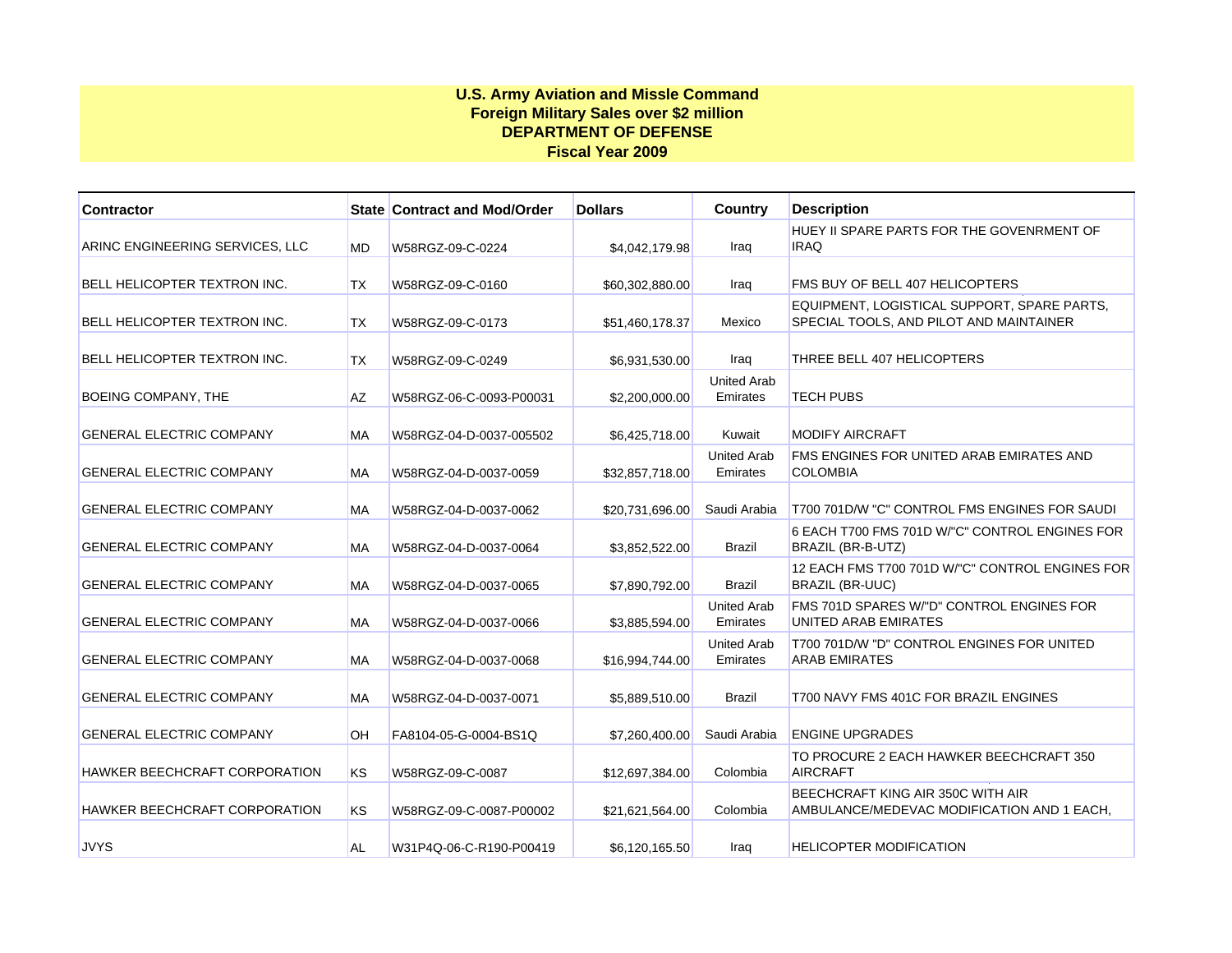| <b>JVYS</b>                                    | <b>AL</b> | W31P4Q-06-C-R190-P00422 | \$7,736,279.20                          | Iraq                           | <b>HELICOPTER MODIFICATION</b>                                                           |
|------------------------------------------------|-----------|-------------------------|-----------------------------------------|--------------------------------|------------------------------------------------------------------------------------------|
| <b>LOCKHEED MARTIN CORPORATION</b>             | FL        | W58RGZ-06-C-0169-P00062 | \$12,400,000.00                         | Israel                         | OPTION EXERCISE - MODERNIZED LASER RANGE<br><b>FINDER DESIGNATOR INTEGRATION</b>         |
| LOCKHEED MARTIN CORPORATION                    | FL.       | W58RGZ-06-C-0169-P00066 | \$57.953.879.98                         | Israel                         | M-TADS/PNVS PRODUCTION LOT 6 - ARROWHEAD<br>KITS, B-KITS AND SPARES.                     |
| LOCKHEED MARTIN CORPORATION                    | FL.       | W58RGZ-06-C-0159-P00002 | \$2,473,046.00                          | Kuwait                         | <b>MTADS PPSS</b>                                                                        |
| LOCKHEED MARTIN CORPORATION                    | ТX        | W31P4Q-07-G-0001-0008   | \$20,230,149.00                         | <b>United Arab</b><br>Emirates | PAC-3 SEEKER BLOCK OBSOLESCENCE REDESIGN                                                 |
| LOCKHEED MARTIN CORPORATION                    | ТX        | W31P4Q-07-G-0001-0010   | \$21,462,000.00                         | <b>United Arab</b><br>Emirates | <b>PAC-3 SEEKER EXCITER REDESIGN</b>                                                     |
| LOCKHEED MARTIN CORPORATION                    | ТX        | W31P4Q-09-C-0001-P00001 | \$3,976,096.98                          | Bahrain                        | UNITARY ROCKET PODS                                                                      |
| LOCKHEED MARTIN CORPORATION                    | ТX        | W31P4Q-09-C-0001-P00001 | \$17,658,941.10                         | Japan                          | UNITARY ROCKET PODS                                                                      |
| LOCKHEED MARTIN CORPORATION                    | ТX        | W31P4Q-09-C-0002        | \$302,262,306.00                        | <b>United Arab</b><br>Emirates | PAC-3 FY09 PRODUCTION BUY                                                                |
| LOCKHEED MARTIN CORPORATION                    | ТX        | W31P4Q-09-C-0002        | \$3,099,006.00                          | Japan                          | PAC-3 FY09 PRODUCTION BUY                                                                |
| LOCKHEED MARTIN CORPORATION                    | ТX        | W31P4Q-09-C-0002-P00012 | \$71,638,000.00                         | <b>United Arab</b><br>Emirates | UNITED ARAB EMIRATES IPF CHANGE ORDER                                                    |
| LOCKHEED MARTIN CORPORATION (3632)             | <b>TX</b> | W31P4Q-08-C-0021-P00019 | \$52,483,900.98                         | <b>United Arab</b><br>Emirates | UNITED ARAB EMIRATES UNITARY/DPICM, ILS                                                  |
| LOCKHEED MARTIN CORPORATION (3632)             | <b>TX</b> | W31P4Q-08-C-0021-P00032 | \$31,363,199.78 nited Arab Emirat GMLRS |                                |                                                                                          |
| LOCKHEED MARTIN CORPORATION (3632)             | <b>TX</b> | W31P4Q-08-C-0280-P00004 | \$2,057,413.98                          | Japan                          | 9 EACH UNIVERSAL FIRE CONTROL SYSTEM (UFCS)<br>POSITION NAVIGATION UNITS (PNUS).         |
| LONGBOW LIMITED LIABILITY COMP                 | FL.       | DAAH23-03-C-0067-P00018 | \$3,884,417.00                          | Kuwait                         | ADDED THE 25 MONTH PPSS REQUIREMENT                                                      |
| MCDONNELL DOUGLAS CORPORATION<br>(0674)        | <b>MO</b> | W58RGZ-08-C-0064-P00004 | \$2,106,281.00                          | Egypt                          | LCT 2 MAN SUPPORT OPTION EXERCISE                                                        |
| MCDONNELL DOUGLAS HELICOPTER<br><b>COMPANY</b> | <b>AZ</b> | W58RGZ-09-C-0076        | \$9,462,663.00                          | Netherlands                    | CFSR & CLS SUPPORT FOR THE RNLAF                                                         |
| MCDONNELL DOUGLAS HELICOPTER<br><b>COMPANY</b> | AZ        | W58RGZ-09-C-0101        | \$9,502,329.00                          | Kuwait                         | POST PRODUCTION SYS SPT FOR KAF AIRCRAFT                                                 |
| MCDONNELL DOUGLAS HELICOPTER<br><b>COMPANY</b> | <b>AZ</b> | W58RGZ-09-C-0147        | \$4,917,778.00                          | Taiwan                         | LONG LEAD CONTRACT FOR 30 AH-64D AIRCRAFT FOR<br>THE GOVERNMENT OF TAIWAN                |
| MILLENNIUM SYSTEMS SERVICES INC                | <b>AL</b> | W58RGZ-09-C-0068        | \$2,574,738.46                          | Iraq                           | CONTRACT FOR 206B3 JET RANGER SPARE PARTS<br>FOR THE COUNTRY OF IRAQ, FMS CASE IQ-B-ABQ. |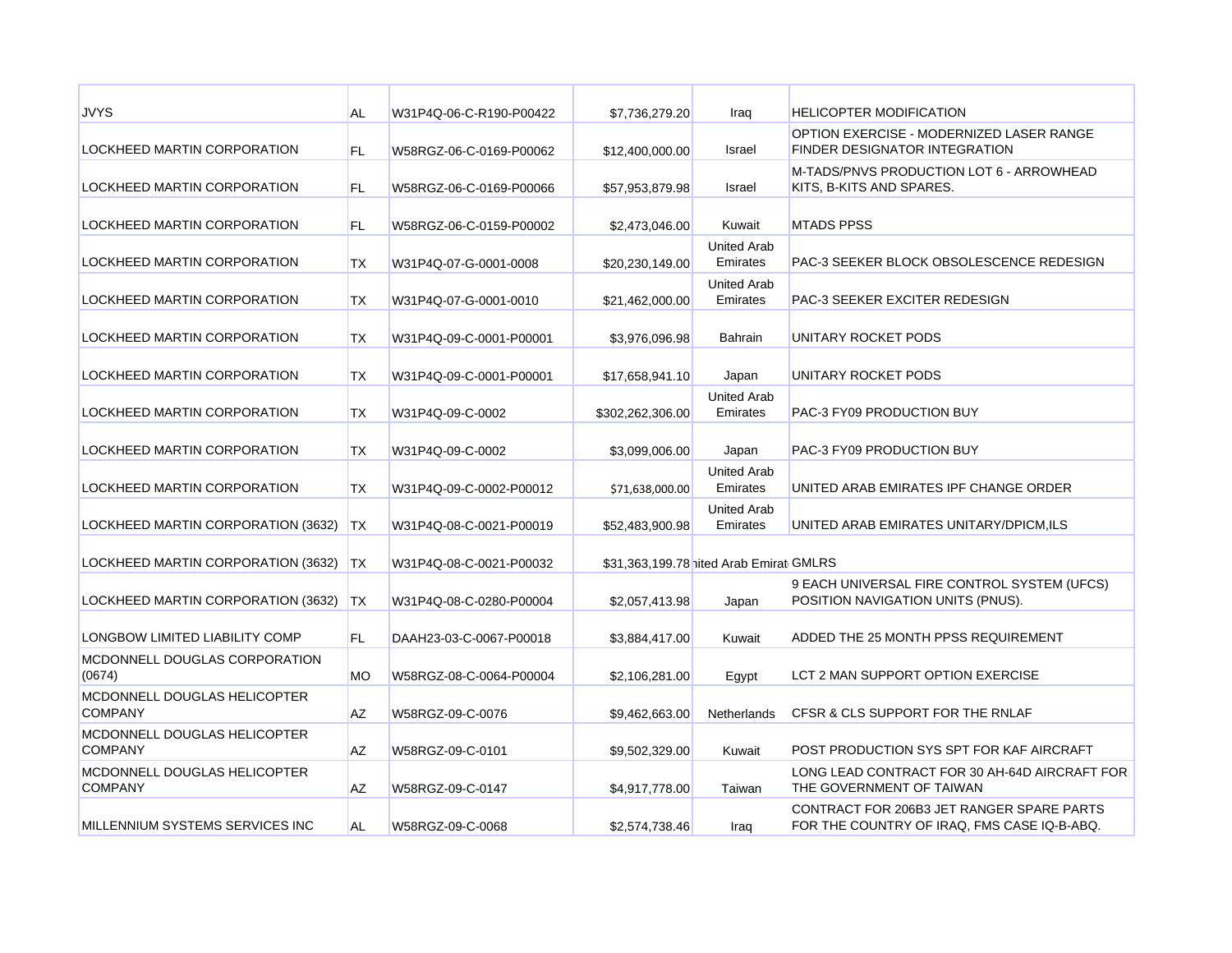| <b>RAYTHEON COMPANY</b> | AZ        | W31P4Q-06-C-0466-P00024 | \$74,104,752.28                             | Canada                         | EXERCISE OPTION FOR 2014 TOW 2A RF MISSILES FOR<br>EGYPT.                                |
|-------------------------|-----------|-------------------------|---------------------------------------------|--------------------------------|------------------------------------------------------------------------------------------|
| <b>RAYTHEON COMPANY</b> | <b>AZ</b> | W31P4Q-09-C-0508        | \$25,051,171.60                             | Egypt                          | EGYPT/TURKEY STINGER MISSILES, ELECTRONIC<br>COMPONENT ASSEMBLIES (ECAS), AND ECA SPARES |
| <b>RAYTHEON COMPANY</b> | AZ        | W31P4Q-09-C-0520        | \$44,620,278.73                             | Taiwan                         | STINGER MISSILE, AIR-TO-AIR LAUNCHERS (ATALS),<br>AND ASSOCIATED SPARES FOR TAIWAN FMS   |
| <b>RAYTHEON COMPANY</b> | МA        | W31P4Q-07-C-0151-PZ0020 | \$39,097,211.00                             | Taiwan                         | TAIWAN 3 LOT RADAR UPGRADE DEFINITIZATION<br><b>MODIFICATION</b>                         |
| RAYTHEON COMPANY        | МA        | W31P4Q-07-C-0151-PZ0021 | \$71,607,301.02                             | Kuwait                         | DEFINITIZATION OF KUWAIT 6 LOT RADAR UPGRADE<br><b>UCA</b>                               |
| <b>RAYTHEON COMPANY</b> | МA        | W31P4Q-08-C-0288-P00008 | \$17,199,999.96                             | Korea                          | MODIFICATION P00008 IS ADD ON/CHANGE ORDER TO<br>ADD HEU/UFC EFFORT CLIN'S 0017 & 0018   |
| <b>RAYTHEON COMPANY</b> | МA        | W31P4Q-09-G-0002-0001   |                                             |                                | \$123,470,500.00 hited Arab Emirat SPARES FOR UNITED ARAB EMIRATES BOA.                  |
| <b>RAYTHEON COMPANY</b> | МA        | W31P4Q-09-C-0321        | \$8,808,000.01                              | Kuwait                         | DEPOT TEST EQUIPMENT UPGRADES, INSTALLATION<br><b>AND TRAINING</b>                       |
| <b>RAYTHEON COMPANY</b> | МA        | W31P4Q-09-G-0001-0002   | \$165,506,750.00 nited Arab Emirat EMIRATES |                                | TASK ORDER 0002 FMS PATRIOT UNITED ARAB                                                  |
| <b>RAYTHEON COMPANY</b> | MA        | W31P4Q-09-G-0001-000203 | \$165,506,750.00                            | <b>United Arab</b><br>Emirates | <b>FUNDING MODIFICATION</b>                                                              |
| <b>RAYTHEON COMPANY</b> | МA        | W31P4Q-09-G-0001-000205 | \$33,101,350.00                             | <b>United Arab</b><br>Emirates | MODIFICATION FOR ADDITIONAL FUNDING                                                      |
| <b>RAYTHEON COMPANY</b> | МA        | W31P4Q-09-G-0001-000207 | \$33,101,350.00                             | <b>United Arab</b><br>Emirates | <b>FUNDING MODIFICATION</b>                                                              |
| <b>RAYTHEON COMPANY</b> | МA        | W31P4Q-09-G-0001-000208 | \$33,101,350.00                             | <b>United Arab</b><br>Emirates | <b>INCREMENTAL FUNDING</b>                                                               |
| <b>RAYTHEON COMPANY</b> | МA        | W31P4Q-09-G-0001-000209 | \$33,101,350.00                             | <b>United Arab</b><br>Emirates | MODIFICATION FOR INCREMENTAL FUNDING                                                     |
| <b>RAYTHEON COMPANY</b> | <b>MA</b> | W31P4Q-09-G-0001-000210 | \$33,101,350.00                             | <b>United Arab</b><br>Emirates | <b>INCREMENTAL FUNDING</b>                                                               |
| <b>RAYTHEON COMPANY</b> | МA        | W31P4Q-06-C-0424-P00040 | \$5,559,840.59                              | Kuwait                         | PATRIOT SECONDARY REPAIR                                                                 |
| <b>RAYTHEON COMPANY</b> | МA        | W31P4Q-06-C-0424-P00047 | \$4,429,305.70                              | Kuwait, Israel                 | PATRIOT SECONDARY REPAIR                                                                 |
| <b>RAYTHEON COMPANY</b> | МA        | W31P4Q-09-C-0057-P00003 | \$10,371,959.30                             | Japan                          | <b>SYSTEMS ENGINEERING</b>                                                               |
| <b>RAYTHEON COMPANY</b> | МA        | W31P4Q-09-C-0057-P00005 | \$5,982,899.96                              | Germany                        | <b>SYSTEMS ENGINEERING</b>                                                               |
| <b>RAYTHEON COMPANY</b> | MA.       | W31P4Q-09-C-0057-P00009 | \$6,139,634.71                              | Taiwan                         | <b>SYSTEMS ENGINEERING</b>                                                               |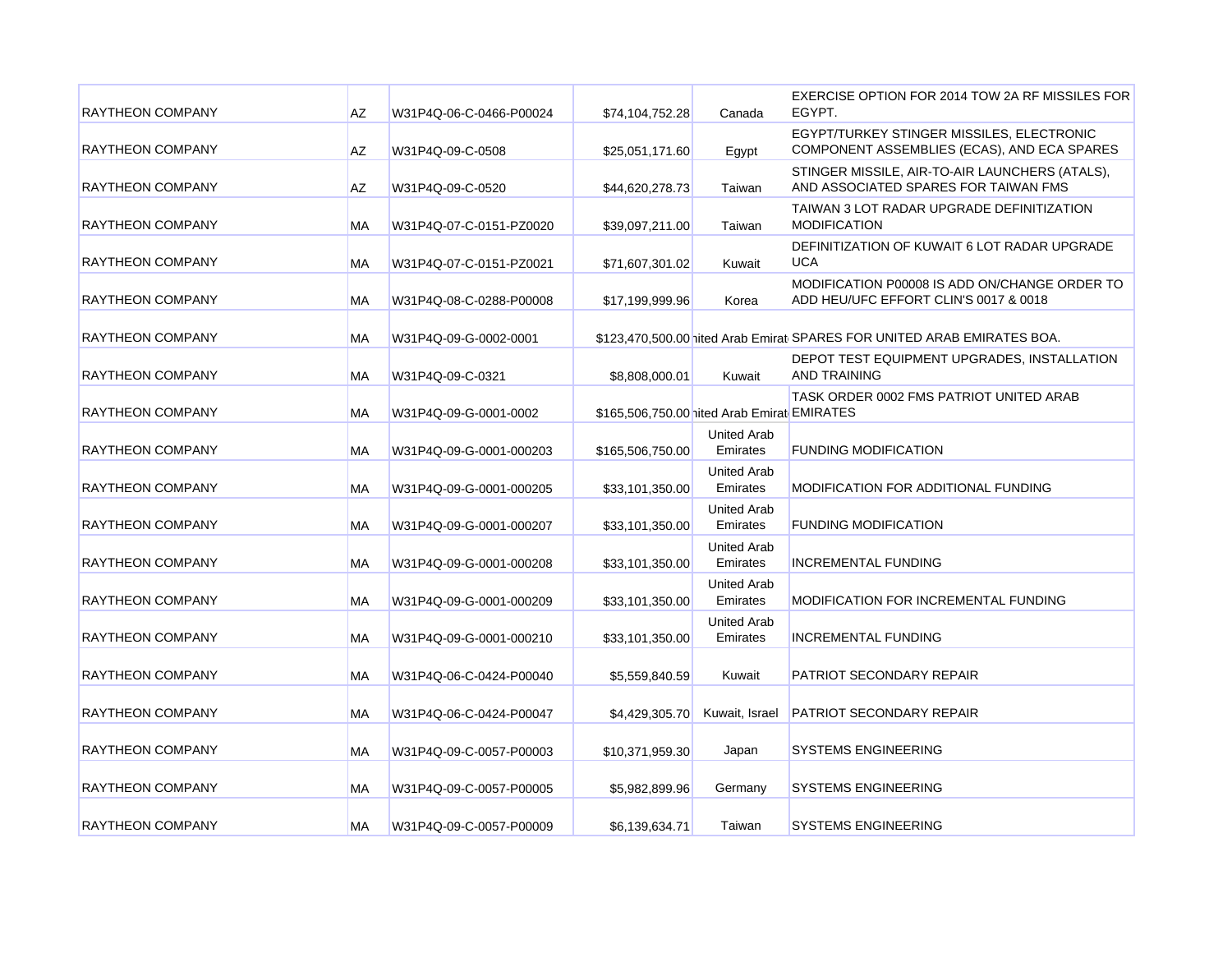| <b>RAYTHEON COMPANY</b><br>Germany<br><b>SYSTEMS ENGINEERING</b><br><b>MA</b><br>\$3,779,710.94<br>W31P4Q-09-C-0057-P00010<br><b>SYSTEMS ENGINEERING</b><br><b>RAYTHEON COMPANY</b><br><b>MA</b><br>Saudi Arabia<br>W31P4Q-09-C-0057-P00010<br>\$2,225,726.14<br><b>SYSTEMS ENGINEERING</b><br><b>RAYTHEON COMPANY</b><br>Japan<br><b>MA</b><br>W31P4Q-09-C-0057-P00010<br>\$5,622,658.35<br>RAYTHEON/LOCKHEED MARTIN JAVELIN<br>MODIFICATION P00173, IS ISSUED TO ADD A NEW<br><b>JOINT VENTURE</b><br>CONTRACT REQUIREMENT.<br>Norway<br><b>AZ</b><br>W31P4Q-04-C-0046-P00173<br>\$3,145,255.00<br>United Arab<br>EXERCISE OPTION - UNITED ARAB EMIRATES<br>RAYTHEON SOUTHEAST ASIA SYSTEMS<br><b>MA</b><br>TECHNICAL ASSISTANCE<br><b>COMPANY (8500)</b><br>Emirates<br>W31P4Q-08-C-0277-P00003<br>\$6,131,380.00<br>ROBERTSON AVIATION, LLC<br><b>LCCS REPAIR AND RESPORT</b><br><b>Netherlands</b><br><b>AZ</b><br>W58RGZ-08-C-0152-P00004<br>\$2,927,040.00<br>4 BLACK HAWK AIRCRAFT FOR THE BRAZIL AIR FORCE<br><b>FMS CASE BR-B-UTZ</b><br>SIKORSKY AIRCRAFT CORPORATION<br>Brazil<br><b>CT</b><br>DAAH23-02-C-0006-P00462<br>\$48,304,608.00<br>SIKORSKY AIRCRAFT CORPORATION<br>NTE FOR BRAZIL 6 FMS CASE BR-B-UUC<br><b>CT</b><br><b>Brazil</b><br>DAAH23-02-C-0006-P00496<br>\$57,237,642.00 |  |
|----------------------------------------------------------------------------------------------------------------------------------------------------------------------------------------------------------------------------------------------------------------------------------------------------------------------------------------------------------------------------------------------------------------------------------------------------------------------------------------------------------------------------------------------------------------------------------------------------------------------------------------------------------------------------------------------------------------------------------------------------------------------------------------------------------------------------------------------------------------------------------------------------------------------------------------------------------------------------------------------------------------------------------------------------------------------------------------------------------------------------------------------------------------------------------------------------------------------------------------------------------------------------------------------------------|--|
|                                                                                                                                                                                                                                                                                                                                                                                                                                                                                                                                                                                                                                                                                                                                                                                                                                                                                                                                                                                                                                                                                                                                                                                                                                                                                                          |  |
|                                                                                                                                                                                                                                                                                                                                                                                                                                                                                                                                                                                                                                                                                                                                                                                                                                                                                                                                                                                                                                                                                                                                                                                                                                                                                                          |  |
|                                                                                                                                                                                                                                                                                                                                                                                                                                                                                                                                                                                                                                                                                                                                                                                                                                                                                                                                                                                                                                                                                                                                                                                                                                                                                                          |  |
|                                                                                                                                                                                                                                                                                                                                                                                                                                                                                                                                                                                                                                                                                                                                                                                                                                                                                                                                                                                                                                                                                                                                                                                                                                                                                                          |  |
|                                                                                                                                                                                                                                                                                                                                                                                                                                                                                                                                                                                                                                                                                                                                                                                                                                                                                                                                                                                                                                                                                                                                                                                                                                                                                                          |  |
|                                                                                                                                                                                                                                                                                                                                                                                                                                                                                                                                                                                                                                                                                                                                                                                                                                                                                                                                                                                                                                                                                                                                                                                                                                                                                                          |  |
|                                                                                                                                                                                                                                                                                                                                                                                                                                                                                                                                                                                                                                                                                                                                                                                                                                                                                                                                                                                                                                                                                                                                                                                                                                                                                                          |  |
|                                                                                                                                                                                                                                                                                                                                                                                                                                                                                                                                                                                                                                                                                                                                                                                                                                                                                                                                                                                                                                                                                                                                                                                                                                                                                                          |  |
| AND INCORPORATION OF UNIT PRICES FOR<br>SIKORSKY AIRCRAFT CORPORATION<br>ADDITIONAL OPTION AIRCRAFT<br><b>CT</b><br>Saudi Arabia<br>DAAH23-02-C-0006-PZ0490<br>\$92,724,164,00                                                                                                                                                                                                                                                                                                                                                                                                                                                                                                                                                                                                                                                                                                                                                                                                                                                                                                                                                                                                                                                                                                                           |  |
| PROCUREMENT OF AVENGER CONCURRENT SPARES,<br>THE BOEING COMPANY<br>FMS UNDER CLIN 0007.<br>Egypt<br><b>AL</b><br>W31P4Q-06-C-0338-P00035<br>\$4.091.270.00                                                                                                                                                                                                                                                                                                                                                                                                                                                                                                                                                                                                                                                                                                                                                                                                                                                                                                                                                                                                                                                                                                                                               |  |
| THE CESSNA AIRCRAFT COMPANY<br>KS.<br>Colombia<br><b>PURCHASE OF CESSNA AIRCRAFT</b><br>W58RGZ-09-C-0179<br>\$21,046,255.98                                                                                                                                                                                                                                                                                                                                                                                                                                                                                                                                                                                                                                                                                                                                                                                                                                                                                                                                                                                                                                                                                                                                                                              |  |

*Totals*

*\$2,090,626,684*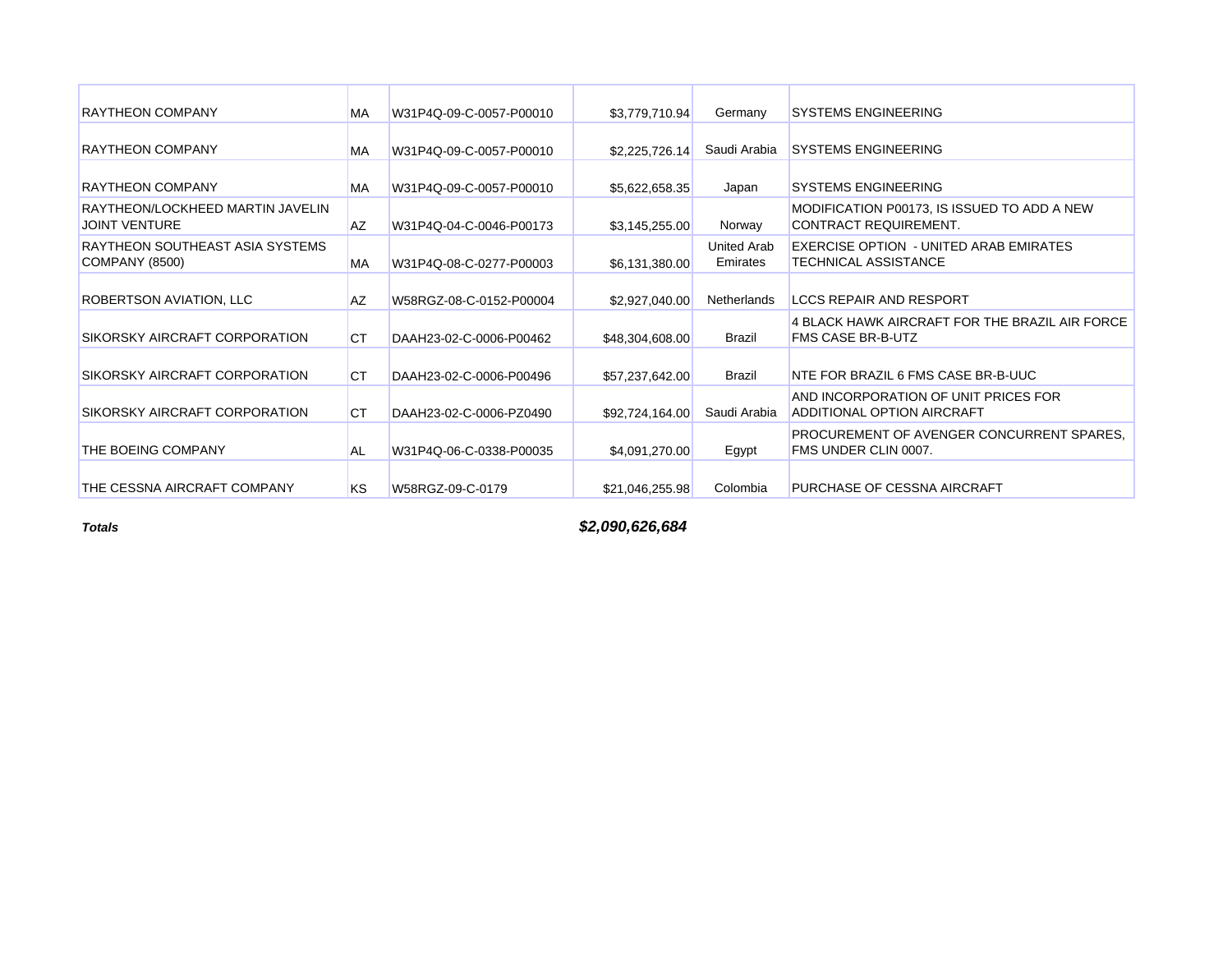#### **U.S. Army Joint Munitions and Lethality Foreign Military Sales over \$2 million DEPARTMENT OF DEFENSE Fiscal Year 2009**

| <b>Contractor</b>                                                     | <b>State</b> | <b>Contract Number</b> | <b>Dollars</b>         | Country                                               | <b>Description</b>                    |
|-----------------------------------------------------------------------|--------------|------------------------|------------------------|-------------------------------------------------------|---------------------------------------|
| <b>GENERAL DYNAMICS-</b><br><b>ORDINANCE AND</b><br>TACTICAL SYSTEMS, |              |                        |                        |                                                       |                                       |
| INC.                                                                  | <b>FL</b>    | W15QKN-08-C-0429       | \$27,550,228,37 Kuwait |                                                       | CARTRIDGE, 120MM, KE-W A1             |
| <b>FN MANUFACTURING</b>                                               | <b>SC</b>    | W15QKN-09-D-0019       |                        | \$5,950,488.00 Afghanistan Security Forces Fd (FY 08) | M249 SQUAD AUTOMATIC<br><b>WEAPON</b> |
|                                                                       |              |                        |                        |                                                       | M249 SQUAD AUTOMATIC                  |
| <b>FN MANUFACTURING</b>                                               | <b>SC</b>    | W15QKN-09-D-0019       | \$5,693,169.60         | Afghanistan Bridge Fund (FY 09)                       | <b>WEAPON</b>                         |
| <b>FN MANUFACTURING</b>                                               | <b>SC</b>    | W15QKN-09-D-0019       | \$2,633,191.08         | Afghanistan Bridge Fund (FY 09)                       | M249 SQUAD AUTOMATIC<br><b>WEAPON</b> |
| <b>Totals</b>                                                         |              |                        | \$41,827,077           |                                                       |                                       |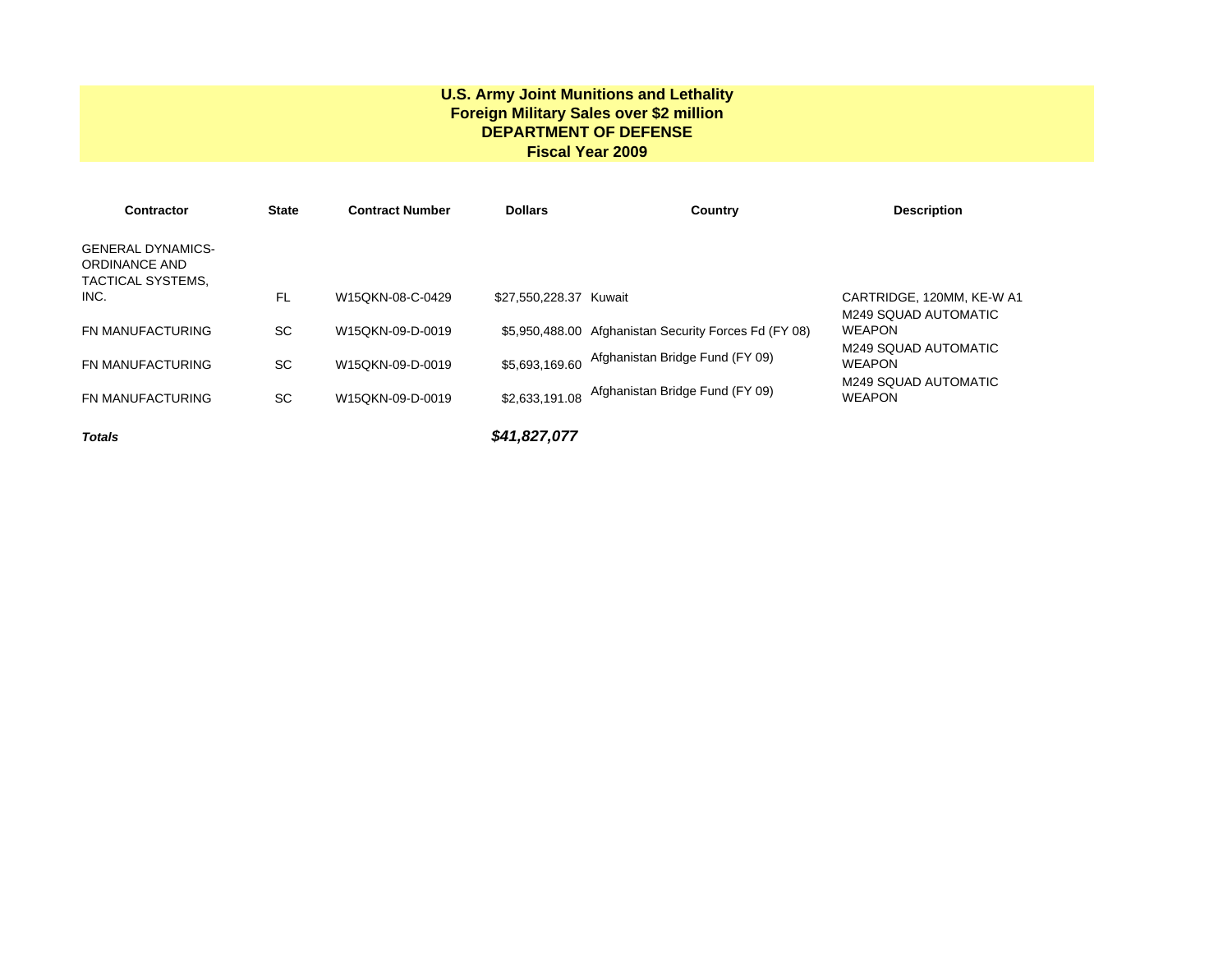#### **U.S. Army Program Executive Office for Simulation, Training and Instrumentation Foreign Military Sales over \$2 million DEPARTMENT OF DEFENSE Fiscal Year 2009**

| Contractor                                   | <b>State</b> | <b>Contract Number</b> |            | <b>Dollars</b> | Country      | <b>Description</b>                                                            |
|----------------------------------------------|--------------|------------------------|------------|----------------|--------------|-------------------------------------------------------------------------------|
| <b>CUBIC SIMULATION</b><br>SYSTEMS, INC.     | <b>FL</b>    | W900KK-09-C-0068       | - \$       | 3,052,122      | Lebanon      | MILITARY TRAINING<br><b>EQUIPMENT</b>                                         |
|                                              |              |                        |            |                |              | MILITARY TRAINING                                                             |
| <b>CUBIC SIMULATION</b>                      |              |                        |            |                | Lebanon      | <b>EQUIPMENT: ENGAGEMENT</b>                                                  |
| SYSTEMS, INC.<br><b>INTER COASTAL</b>        | FL.          | W900KK-09-C-0068       | $\sqrt{2}$ | 3,052,122      |              | SKILLS TRAINER (EST) 2000<br>MILITARY TRAINING                                |
| <b>ELECTRONICS INC</b>                       | AZ           | W900KK-09-C-0065       | - \$       | 11,530,739     | Taiwan       | <b>EQUIPMENT</b>                                                              |
| <b>INTER COASTAL</b>                         |              |                        |            |                | Taiwan       | <b>EQUIPMENT: LONGBOW</b><br>APACHE TACTICAL<br><b>ENGAGEMENT SIMULATION</b>  |
| <b>ELECTRONICS INC</b>                       | AZ           | W900KK-09-C-0065       | S.         | 11,530,739     |              | <b>SYSTEM</b>                                                                 |
| <b>LOCKHEED MARTIN</b><br><b>CORPORATION</b> | <b>FL</b>    | W900KK-07-D-0707       | \$         | 12,654,210     | Saudi Arabia | <b>MILITARY TRAINING</b><br><b>EQUIPMENT</b>                                  |
| <b>LOCKHEED MARTIN</b>                       |              |                        |            |                |              | MILITARY TRAINING                                                             |
| <b>CORPORATION</b>                           | <b>FL</b>    | W900KK-07-D-0707       | -SS        | 10,862,683     | Egypt        | <b>EQUIPMENT</b>                                                              |
| <b>LOCKHEED MARTIN</b><br><b>CORPORATION</b> | <b>FL</b>    | W900KK-07-D-0707       | - \$       | 12,654,210     | Saudi Arabia | MILITARY TRAINING<br><b>EQUIPMENT: LIGHT ARMOURED</b><br><b>VEHICLE (LAV)</b> |
|                                              |              |                        |            |                |              | MILITARY TRAINING                                                             |
| <b>LOCKHEED MARTIN</b><br><b>CORPORATION</b> | <b>FL</b>    | W900KK-07-D-0707       | \$         | 10,862,683     | Egypt        | EQUIPMENT: M1A2 ADVANCED<br><b>GUNNERY TRAINING SYSTEM</b>                    |
| <b>Totals</b>                                |              |                        |            | \$76.199.508   |              |                                                                               |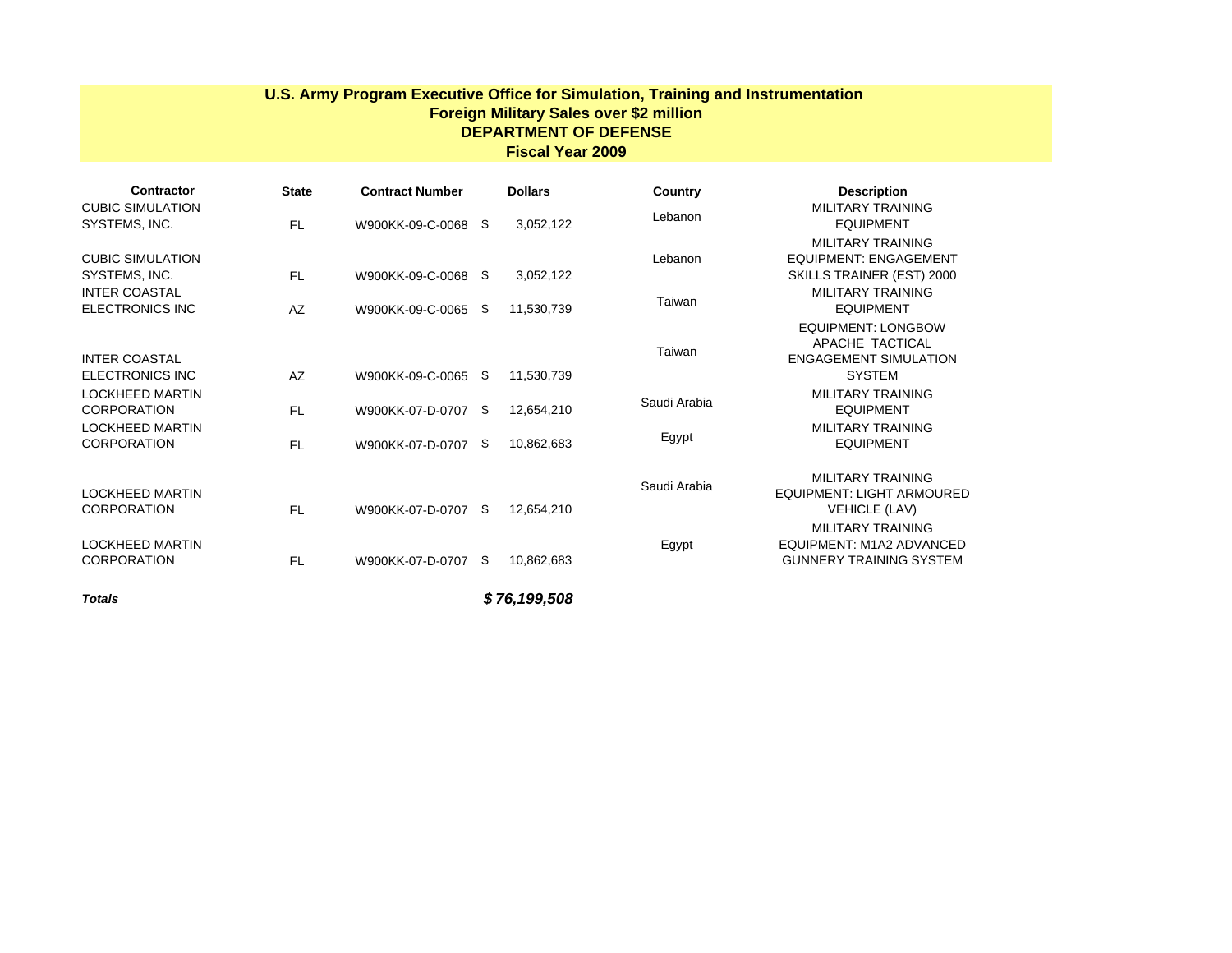| <b>U.S. Army Rock Island</b><br><b>Foreign Military Sales over \$2 million</b><br><b>DEPARTMENT OF DEFENSE</b><br><b>Fiscal Year 2009</b> |                         |                         |                  |                              |                               |  |  |  |  |
|-------------------------------------------------------------------------------------------------------------------------------------------|-------------------------|-------------------------|------------------|------------------------------|-------------------------------|--|--|--|--|
| Contractor                                                                                                                                | <b>State</b>            | <b>Contract Number</b>  | <b>Dollars</b>   | <b>Country</b>               | <b>Description</b>            |  |  |  |  |
| <b>ALLIANT TECHSYSTEMS</b><br>INC.                                                                                                        | AZ                      | W52P1J-06-C-0041-P00010 | \$7,429,429.35   | United<br>Kingdom            | 20MM M940 MPT-SD CARTRIDGES   |  |  |  |  |
| <b>ALLIANT TECHSYSTEMS</b><br>INC.                                                                                                        | AZ                      | W52P1J-07-C-0027-P00016 | \$9,488,618.38   | Japan                        | M793 & M788 CARTRIDGES        |  |  |  |  |
| <b>ALLIANT TECHSYSTEMS</b><br>INC.                                                                                                        | AZ                      | W52P1J-09-C-0007        | \$86,727,031.44  | Afghanistan                  | <b>RPG-7 GRENADE LAUNCHER</b> |  |  |  |  |
| <b>ALLIANT TECHSYSTEMS</b><br>INC.                                                                                                        | AZ                      | W52P1J-09-C-0016-P00002 | \$33,397,011.68  | Israel/Tawian                | M789 CARTRIDGES               |  |  |  |  |
| <b>ALLIANT TECHSYSTEMS</b>                                                                                                                | $\overline{AZ}$         | W52P1J-09-C-0060        | \$105,820,739.73 | <b>Bulgaria</b>              | 12.7 X 108MM BALL             |  |  |  |  |
| <b>ALLIANT TECHSYSTEMS</b><br>INC.                                                                                                        | AZ                      | W52P1J-09-D-0027-0001   | \$395,625,742.78 | Lebanon                      | CTG CAL .50 M8/M20 W/M9 LK    |  |  |  |  |
| <b>ALLIANT TECHSYSTEMS</b><br>INC.                                                                                                        | AZ                      | W52P1J-09-D-0027-000105 | \$2,863,901.97   | Japan                        | CTG 7.62MM 4BALL/1TACER LKD   |  |  |  |  |
| <b>ALLIANT TECHSYSTEMS</b><br>INC.                                                                                                        | $\mathsf{A}\mathsf{Z}$  | W52P1J-09-D-0027-000107 | \$37,970,503.44  | Lebanon                      | 5.56MM M855 BALL COMM PACK    |  |  |  |  |
| <b>ALLIANT TECHSYSTEMS</b><br>INC.                                                                                                        | $\mathsf{A}\mathsf{Z}$  | W52P1J-09-D-0027-000119 | \$23,251,094.58  | Lebanon                      | CTG CAL .50 M33/M17 W/M9 LK   |  |  |  |  |
| <b>ALLIANT TECHSYSTEMS</b><br>INC.                                                                                                        | $\mathsf{A}\mathsf{Z}$  | W52P1J-09-D-0027-000120 | \$12,667,628.34  | Ashmore &<br>Cartier Islands | CTG 7.62MM 4B/TR LNK          |  |  |  |  |
| <b>ALLIANT TECHSYSTEMS</b><br>INC.                                                                                                        | AZ                      | W52P1J-09-D-0027-000124 | \$2,086,373.41   | E <sub>3</sub>               | CTG 7.62MM NATO SP BALL M118  |  |  |  |  |
| ALLIANT TECHSYSTEMS<br>INC.                                                                                                               | AZ                      | W52P1J-09-D-0027-000127 | \$4,361,321.86   | Afghan<br>Defense<br>Forces  | CTG 5.56MM BLANK M200         |  |  |  |  |
| <b>ALLIANT TECHSYSTEMS</b><br>INC.                                                                                                        | $\mathsf{A}\mathsf{Z}$  | W52P1J-09-D-0027-000129 | \$24,197,473.22  | Afghan<br>Defense<br>Forces  | 5.56MM BALL M855 F/M162A      |  |  |  |  |
| <b>ALLIANT TECHSYSTEMS</b><br>INC.                                                                                                        | AZ                      | W52P1J-09-D-0027-000132 | \$2,080,998.93   | Japan                        | 5.56MM BALL M855 F/M16A2      |  |  |  |  |
| ALS TECHNOLOGIES, INC.                                                                                                                    | <b>AR</b>               | W52P1J-09-C-0050        | \$2,207,671.60   | Afghan<br>Defense<br>Forces  | <b>INCENDIARY GRENADE</b>     |  |  |  |  |
| AMERICAN ORDNANCE LLC                                                                                                                     | IA                      | W52P1J-09-C-0029        | \$20,912,258.12  | Lebanon                      | PROP CHARGES                  |  |  |  |  |
| AMERICAN ORDNANCE LLC                                                                                                                     | IA                      | W52P1J-09-C-0032        | \$11,555,574.08  | E <sub>3</sub>               | VARIOUS 60MM                  |  |  |  |  |
| <b>AMTEC CORPORATION</b>                                                                                                                  | $\overline{\mathsf{W}}$ | W52P1J-05-C-0030-P00051 | \$66,875,697.16  | Afghanistan                  | 40MM FAMILY OF AMMUNITION     |  |  |  |  |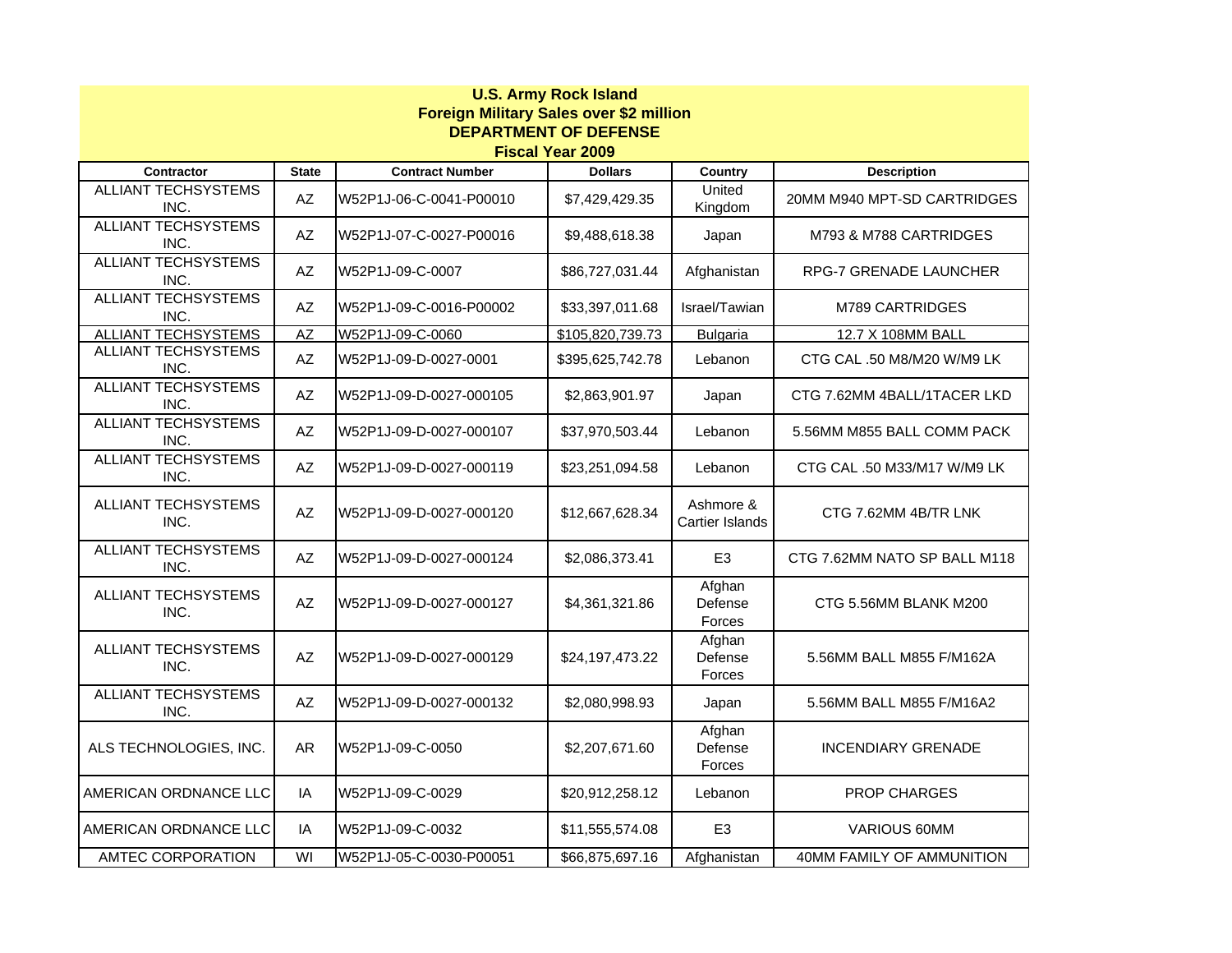| AMTEC CORPORATION                                                 | WI        | W52P1J-05-C-0030-P00061 | \$3,254,072.31  | Ashmore &<br><b>Cartier Islands</b> | 40MM FAMILY OF AMMUNITION                         |
|-------------------------------------------------------------------|-----------|-------------------------|-----------------|-------------------------------------|---------------------------------------------------|
| <b>BWAY CORPORATION</b>                                           | GA        | W52P1J-05-C-0067-P00040 | \$2,475,265.06  | Afghanistan                         | <b>M2A1 METAL BOX</b>                             |
| <b>BWAY CORPORATION</b>                                           | GA        | W52P1J-09-C-0030        | \$6,057,544.04  | Lebanon                             | <b>M2A1 METAL AMMUNITION</b><br><b>CONTAINERS</b> |
| <b>BWAY CORPORATION</b>                                           | <b>GA</b> | W52P1J-09-C-0030-P00001 | \$2,129,378.99  | Lebanon                             | <b>M2A1 METAL AMMUNITION</b><br><b>CONTAINERS</b> |
| DSE, INC.                                                         | <b>FL</b> | W52P1J-05-C-0036-P00051 | \$2,295,364.21  | Republic of<br><b>Diibouti</b>      | 40MM FAMILY OF AMMUNITION                         |
| <b>GENERAL DYNAMICS</b><br>ORDNANCE AND TACTICAL<br>SYSTEMS, INC. | <b>FL</b> | W52P1J-09-C-0061        | \$44,503,256.72 | <b>Bulgaria</b>                     | 12.7 X 108MM BALL                                 |
| KILGORE FLARES<br><b>COMPANY LLC</b>                              | <b>TN</b> | W52P1J-04-C-0097 P00030 | \$22,801,750.00 | Jordan                              | <b>COUNTER MEASURE FLARES</b>                     |
| <b>KILGORE FLARES</b><br><b>COMPANY LLC</b>                       | <b>TN</b> | W52P1J-09-C-0056        | \$42,272,688.68 | <b>United Arab</b><br>Emirates      | <b>FLARES</b>                                     |
| <b>MARTIN ELECTRONICS,</b><br>INC.                                | <b>FL</b> | W52P1J-09-C-0059        | \$4,185,378.30  | Jordan                              | M201A1 FUZE                                       |
| POCAL INDUSTRIES, INC.                                            | <b>PA</b> | W52P1J-07-C-0028-P00014 | \$4,598,756.78  | Lebanon                             | <b>M299 IGNAITION CARTRIDGE</b>                   |
| <b>SCIENCE AND</b><br><b>ENGINEERING SERVICES</b><br><b>INC</b>   | AL        | W52P1J-07-D-0039-0110   | \$2,004,752.00  | Canada                              | <b>CH-47 HELICOPTER EQUIPMENT</b>                 |
| SECURITY SIGNALS, INC.                                            | <b>TN</b> | W52P1J-05-D-0040-001301 | \$3,457,944.72  | Afghanistan                         | <b>HAND HELD SIGNALS</b>                          |
| TAOS INDUSTRIES, INC.                                             | <b>AL</b> | W52P1J-08-C-0049-P00002 | \$5,607,468.56  | Bulgaria                            | PG-7VM 70.5mm STD HEAT                            |
| TAOS INDUSTRIES, INC.                                             | AL        | W52P1J-09-C-0026        | \$30,161,952.58 | Romania                             | <b>DShKM MACHINE GUN</b>                          |
| TAOS INDUSTRIES, INC.                                             | <b>AL</b> | W52P1J-09-C-0026-P00003 | \$16,984,966.45 | Romania                             | 7.62 X 39MM BALL                                  |

*Totals*

\$1,042,309,609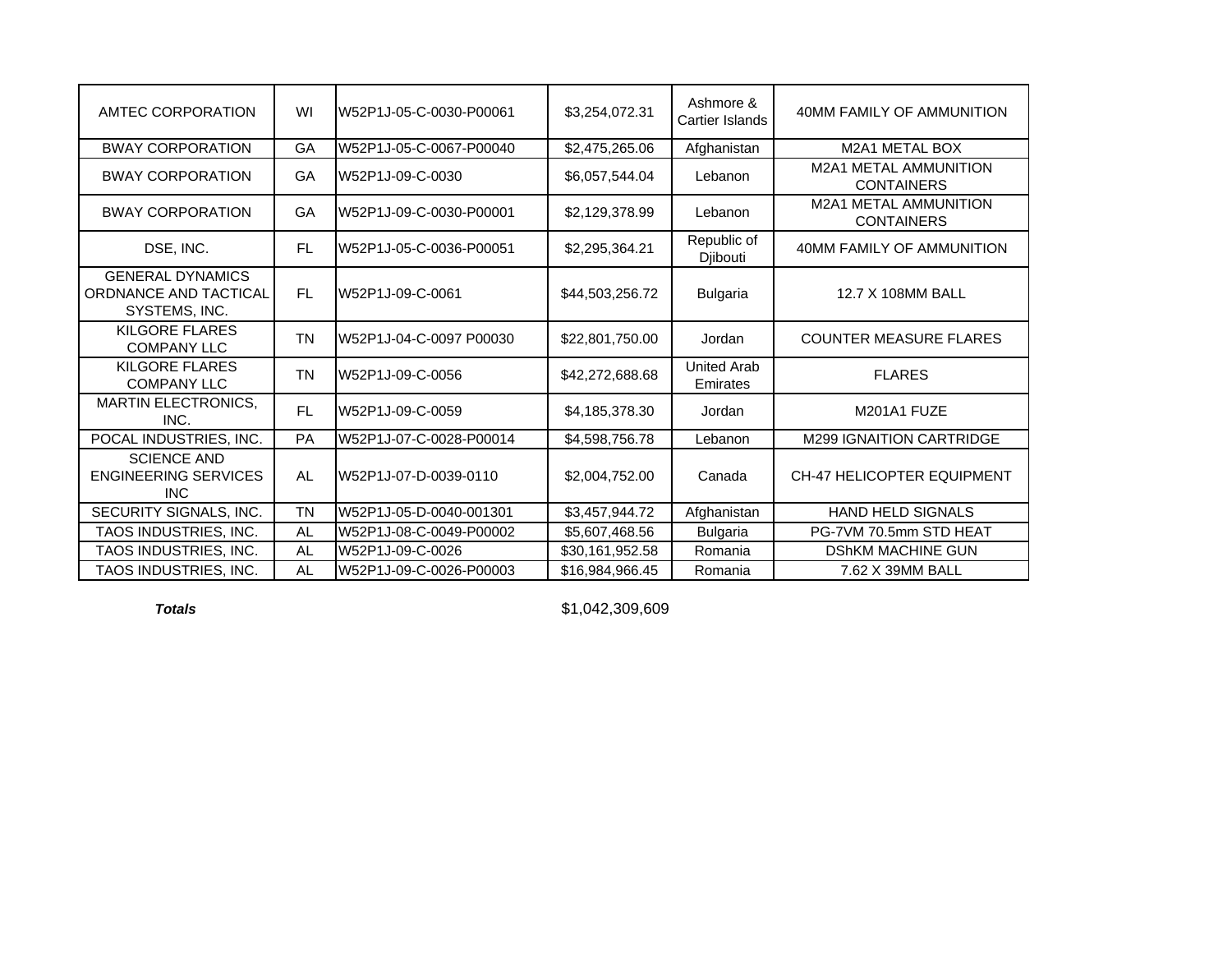| <b>U.S. Army Tank-Automotive Command</b><br><b>Foreign Military Sales over \$2 million</b><br><b>DEPARTMENT OF DEFENSE</b><br><b>Fiscal Year 2009</b> |              |                          |                             |                               |                                        |  |  |  |  |
|-------------------------------------------------------------------------------------------------------------------------------------------------------|--------------|--------------------------|-----------------------------|-------------------------------|----------------------------------------|--|--|--|--|
| <b>Contractor</b>                                                                                                                                     | <b>State</b> | <b>Contract Number</b>   | <b>Dollars</b>              | Country                       | <b>Description</b>                     |  |  |  |  |
| ADVANCED TECHNOLOGY                                                                                                                                   |              |                          |                             |                               |                                        |  |  |  |  |
| SYSTEMS COMPANY, INC. (OF<br><b>VIRGINIA)</b>                                                                                                         | VA.          | W56HZV-09-C-0369         | \$2,381,821.00 Egypt        |                               | COMBAT ASSAULT & TACTICAL VEH, TRACKED |  |  |  |  |
| ADVANCED TECHNOLOGY<br>SYSTEMS COMPANY, INC. (OF<br>VIRGINIA)                                                                                         | VA.          | W56HZV-09-C-0526         | \$2,693,466.36 Egypt        |                               | PHYSICAL PROPERTIES TESTING EQUIPMENT  |  |  |  |  |
| AMERICAN EQUIPMENT COMPANY<br><b>INC</b>                                                                                                              | SC.          | W56HZV-07-D-G217-0034    | \$11,458,125.25 Yemen       |                               | TRUCKS AND TRUCK TRACTORS, WHEELED     |  |  |  |  |
| <b>BAE SYSTEMS LAND &amp; ARMAMENTS</b><br><b>LIMITED PARTNERSHIP</b>                                                                                 |              | CA W56HZV-09-C-0236      | \$43,300,000.00 Jordan      |                               | <b>MISCELLANEOUS ITEMS</b>             |  |  |  |  |
| <b>BERETTA USA CORP</b>                                                                                                                               | MD.          | W52H09-09-D-0037-0001    | \$8,154,800.00 Iraq         |                               | GUNS, THROUGH 30 MM                    |  |  |  |  |
| <b>BERETTA USA CORP</b>                                                                                                                               | MD.          | W52H09-09-D-0037-0002    | \$6,919,842.52 Columbia     | Afghanistan, Iraq,<br>Panama, | GUNS, THROUGH 30 MM                    |  |  |  |  |
| <b>BERETTA USA CORP</b>                                                                                                                               | MD.          | W52H09-09-D-0037-0004    | \$5,708,360.00 Iraq         |                               | GUNS, THROUGH 30 MM                    |  |  |  |  |
| BUKKEHAVE, INC.                                                                                                                                       | FL.          | W56HZV-09-C-0091         | \$10,718,100.00 Iraq        |                               | PASSENGER MOTOR VEHICLES               |  |  |  |  |
| CANADIAN COMMERCIAL<br><b>CORPORATION</b>                                                                                                             | MI           | DAAE07-03-C-M001-P00036  | \$3.365.576.00 Saudi Arabia |                               | TRUCKS AND TRUCK TRACTORS, WHEELED     |  |  |  |  |
| <b>CHRYSLER INTERNATIONAL</b>                                                                                                                         |              |                          |                             |                               |                                        |  |  |  |  |
| <b>CORPORATION</b>                                                                                                                                    | МI           | W56HZV-09-C-0177         | \$37,963,125.00 Egypt       |                               | PASSENGER MOTOR VEHICLES               |  |  |  |  |
| COLT DEFENSE LLC                                                                                                                                      |              | CT W52H09-07-D-0425-0026 | \$7,104,600.00 Lebanon      |                               | GUNS, THROUGH 30 MM                    |  |  |  |  |
| COLT DEFENSE LLC                                                                                                                                      | CT.          | W52H09-07-D-0425-0027    | \$3,767,806.20 Kenya        |                               | GUNS, THROUGH 30 MM                    |  |  |  |  |
| COLT DEFENSE LLC                                                                                                                                      | CT.          | W52H09-07-D-0425-002702  |                             | \$4,402,074.82 Colombia, Iraq | GUNS, THROUGH 30 MM                    |  |  |  |  |
| CRITICAL SOLUTIONS                                                                                                                                    |              |                          |                             |                               |                                        |  |  |  |  |
| INTERNATIONAL, INC.                                                                                                                                   | <b>TX</b>    | W56HZV-08-D-0001-0010    | \$34,388,462.70 Canada      |                               | TRUCKS AND TRUCK TRACTORS, WHEELED     |  |  |  |  |
| DAIMLER TRUCKS NORTH AMERICA                                                                                                                          |              |                          |                             |                               |                                        |  |  |  |  |
| <b>LLC</b>                                                                                                                                            |              | OR DAAE07-00-D-S022-0113 | \$28,257,734.16 Afghanistan |                               | <b>TRAILERS</b>                        |  |  |  |  |
| FN MANUFACTURING, LLC                                                                                                                                 |              | SC W52H09-08-D-0121-0009 | \$12,785,647.50 Iraq        |                               | GUNS, THROUGH 30 MM                    |  |  |  |  |
| FN MANUFACTURING, LLC                                                                                                                                 |              | SC W52H09-08-D-0121-0012 | \$9,933,440.00 Afghanistan  |                               | GUNS, THROUGH 30 MM                    |  |  |  |  |
| FONTAINE TRAILER COMPANY INC                                                                                                                          | KY.          | W56HZV-09-F-0030         | \$4,257,221.88 Afghanistan  |                               | <b>TRAILERS</b>                        |  |  |  |  |
| FONTAINE TRAILER COMPANY INC                                                                                                                          | KY.          | W56HZV-09-F-0036         | \$3,238,017.02 Afghanistan  |                               | TRUCKS AND TRUCK TRACTORS, WHEELED     |  |  |  |  |
| <b>GENERAL DYNAMICS LAND</b><br><b>SYSTEMS CUSTOMER SERVICE &amp;</b><br>SUPPORT CO                                                                   | MI           | W56HZV-04-C-0504-P00053  | \$2,454,517.00 Egypt        |                               | OTHER PROFESSIONAL SERVICES            |  |  |  |  |
| <b>GENERAL DYNAMICS LAND</b><br><b>SYSTEMS CUSTOMER SERVICE &amp;</b><br>SUPPORT CO                                                                   |              |                          | \$45,391,709.00 Egypt       |                               | OTHER PROFESSIONAL SERVICES            |  |  |  |  |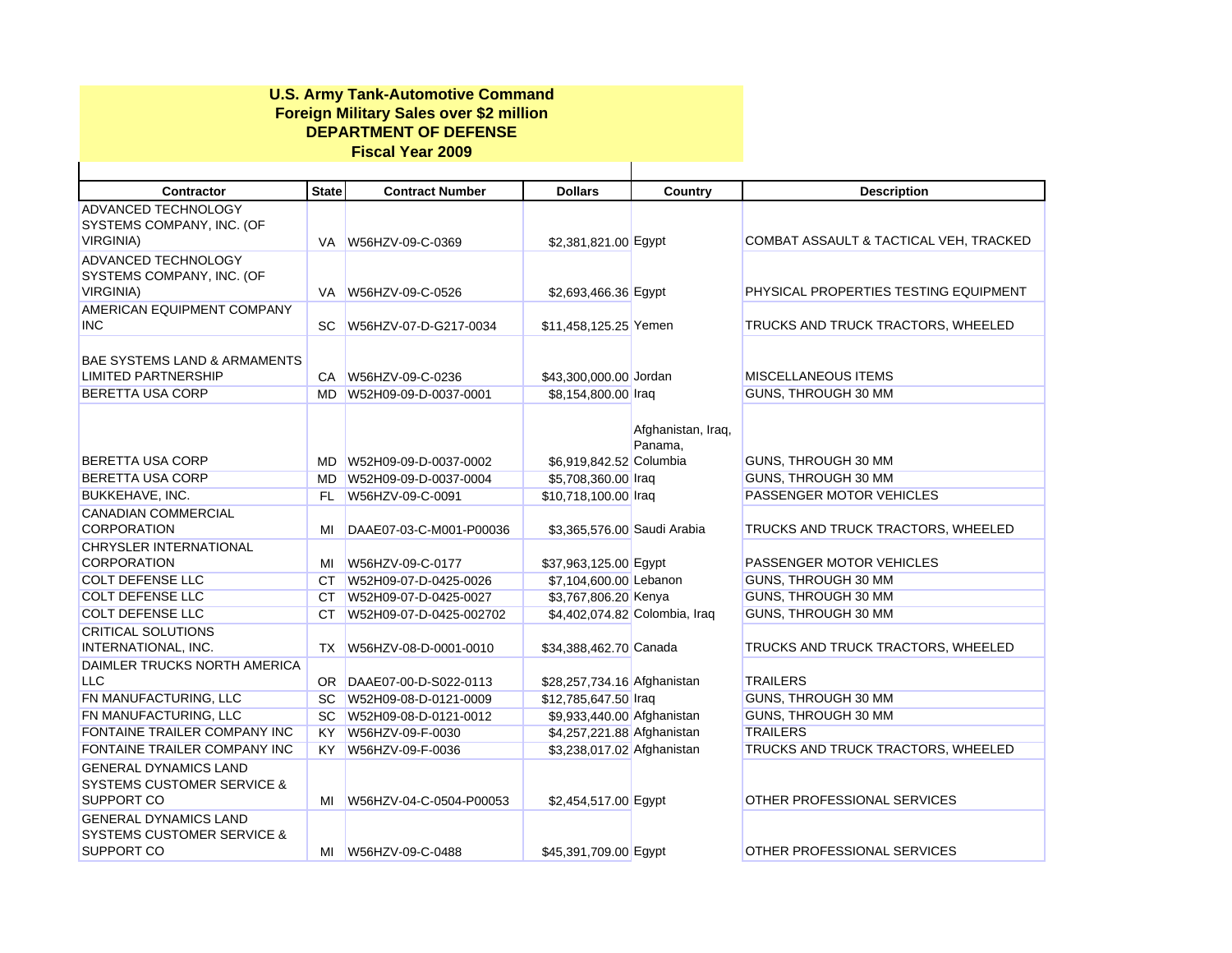| <b>GENERAL DYNAMICS LAND</b>          |           |                         |                              |                  |
|---------------------------------------|-----------|-------------------------|------------------------------|------------------|
| <b>SYSTEMS CUSTOMER SERVICE &amp;</b> |           |                         |                              |                  |
| SUPPORT CO                            | MI        | W56HZV-05-C-0371-P00027 | \$5,782,696.00 Morocco       | <b>WEAPONS</b>   |
| <b>GENERAL DYNAMICS LAND</b>          |           |                         |                              |                  |
| <b>SYSTEMS INC</b>                    | MI        | W56HZV-08-C-0181-PZ0002 | \$141,542,400.00 Egypt       | COMBAT /         |
| <b>GENERAL DYNAMICS LAND</b>          |           |                         |                              |                  |
| <b>SYSTEMS INC.</b>                   | MI        | W56HZV-09-C-0095        | \$58,340,939,00 Saudi Arabia | <b>ENGINEER</b>  |
| <b>GENERAL DYNAMICS LAND</b>          |           |                         |                              |                  |
| SYSTEMS INC.                          | MI        | W56HZV-06-G-0006-0017   | \$33,182,318.00 Iraq         | COMBAT /         |
| <b>GENERAL DYNAMICS LAND</b>          |           |                         |                              |                  |
| SYSTEMS INC.                          | MI        | W56HZV-09-C-0095-P00004 | \$7,218,657.00 Saudi Arabia  | <b>ENGINEEF</b>  |
| <b>GENESYS LTD</b>                    | <b>PA</b> | W56HZV-08-D-G147-0005   | \$3,257,671.00 Afghanistan   | <b>TRAILERS</b>  |
| <b>GENESYS LTD</b>                    | <b>PA</b> | W56HZV-08-D-G147-0006   | \$8,034,357.00 Afghanistan   | <b>TRAILERS</b>  |
| <b>GLOBAL FLEET SALES INC</b>         | VA        | W56HZV-06-D-G002-0028   | \$6,540,749.99 Afghanistan   | <b>TRUCKS A</b>  |
| <b>GLOBAL FLEET SALES INC</b>         | VA        | W56HZV-06-D-G002-0029   | \$4,188,857.54 Afghanistan   | <b>TRUCKS A</b>  |
| <b>GLOBAL FLEET SALES INC</b>         | VA        | W56HZV-06-D-G002-0031   | \$2,079,608.37 Afghanistan   | <b>TRUCKS A</b>  |
| <b>GLOBAL FLEET SALES INC</b>         | VA        | W56HZV-06-D-G002-0033   | \$12,348,279.46 Afghanistan  | <b>TRUCKS A</b>  |
| <b>GLOBAL FLEET SALES INC</b>         | VA        | W56HZV-06-D-G002-0036   | \$2,031,390.76 Afghanistan   | <b>TRUCKS A</b>  |
| <b>GLOBAL FLEET SALES INC</b>         | VA        | W56HZV-06-D-G002-0038   | \$5,973,750.00 Afghanistan   | <b>TRUCKS A</b>  |
| <b>GLOBAL FLEET SALES INC</b>         | VA        | W56HZV-06-D-G002-0039   | \$23,544,950.00 Afghanistan  | <b>TRUCKS A</b>  |
| <b>GLOBAL FLEET SALES INC</b>         | VA        | W56HZV-06-D-G002-0041   | \$52,609,500.00 Afghanistan  | <b>TRUCKS A</b>  |
| <b>GLOBAL FLEET SALES INC</b>         | VA        | W56HZV-06-D-G002-0034   | \$16,424,747.90 Afghanistan  | <b>TRUCKS A</b>  |
| <b>GLOBAL FLEET SALES INC</b>         | VA        | W56HZV-06-D-G002-0045   | \$2,004,750.00 Afghanistan   | <b>TRUCKS A</b>  |
| <b>GLOBAL FLEET SALES INC</b>         | VA        | W56HZV-08-D-G096-0009   | \$5,048,587.00 Afghanistan   | <b>PASSENG</b>   |
| <b>GLOBAL FLEET SALES INC</b>         | VA        | W56HZV-07-D-G072-0014   | \$18,861,032.75 Afghanistan  | <b>PASSENG</b>   |
| <b>GLOBE TRAILER MANUFACTURING,</b>   |           |                         |                              |                  |
| INC.                                  | FL.       | W56HZV-08-D-G301-0008   | \$2,982,281.74 Afghanistan   | <b>TRAILERS</b>  |
| L-3 COMMUNICATIONS                    |           |                         |                              |                  |
| <b>CORPORATION</b>                    | MI        | W56HZV-09-P-0444        | \$2,972,713.00 Israel        | <b>MISCELLA</b>  |
| M D T ARMOR CORPORATION               | AL        | W56HZV-09-C-0389        | \$9,917,061.00 Israel        | <b>TRUCKS A</b>  |
| METADURE PARTS & SALES, INC.          | NY.       | W56HZV-08-D-G203-0003   | \$7,410,097.74 Afghanistan   | <b>TRUCKS A</b>  |
| MILITARY TRUCK PARTS, INC.            | LA        | W56HZV-09-C-0410        | \$2,471,637.20 Jordan        | <b>TRUCKS A</b>  |
| MILITARY TRUCK PARTS, INC.            | LA        | W56HZV-09-C-0281        | \$4,141,034.00 Egypt         | <b>PASSENG</b>   |
| MILITARY TRUCK PARTS, INC.            | LA        | W56HZV-09-C-0493        | \$7,144,364.00 Egypt         | <b>PASSENG</b>   |
| NAVISTAR DEFENSE LLC                  | IL        | W56HZV-08-D-G097-0030   | \$19,085,548.38 Afghanistan  | <b>TRUCKS A</b>  |
| NAVISTAR DEFENSE LLC                  | IL        | W56HZV-08-D-G097-0032   | \$25,404,988.05 Afghanistan  | <b>TRUCKS A</b>  |
| NAVISTAR DEFENSE LLC                  | IL        | W56HZV-08-D-G097-0033   | \$144,674,051.75 Afghanistan | <b>TRUCKS A</b>  |
| NAVISTAR DEFENSE LLC                  | IL        | W56HZV-06-D-G004-0016   | \$2,980,195.99 Afghanistan   | <b>TRUCKS A</b>  |
| <b>NAVISTAR DEFENSE LLC</b>           | IL        | W56HZV-07-D-G005-0005   | \$5,313,905.59 Afghanistan   | <b>TRUCKS A</b>  |
| <b>NAVISTAR DEFENSE LLC</b>           | IL        | W56HZV-08-D-G097-0035   | \$9,764,389.94 Afghanistan   | <b>TRUCKS A</b>  |
| <b>NAVISTAR DEFENSE LLC</b>           | IL        | W56HZV-08-D-G097-0040   | \$11,773,335.15 Afghanistan  | <b>TRUCKS A</b>  |
| NAVISTAR DEFENSE LLC                  | IL        | W56HZV-08-D-G097-0038   | \$23,750,069.91 Afghanistan  | <b>TRUCKS A</b>  |
| <b>NAVISTAR DEFENSE LLC</b>           | IL        | W56HZV-07-D-G068-0006   | \$2,483,511.38 Jordan        | <b>TRUCKS A</b>  |
| PIERCE MANUFACTURING, INC             | WI        | W56HZV-08-D-G117-0002   | \$7,072,480.00 Afghanistan   | <b>FIRE FIGH</b> |
| POLARIS SALES INC.                    | <b>MN</b> | W56HZV-07-D-G093-0006   | \$5,192,449.25 Afghanistan   | <b>PASSENG</b>   |
| POLARIS SALES INC.                    | <b>MN</b> | W56HZV-07-D-G093-0010   | \$5,391,696.90 Afghanistan   | <b>PASSENG</b>   |

WEAPONS MAINT & REPAIR SHOP SPEC EQ COMBAT ASSAULT & TACTICAL VEH, TRACKED **ENGINEERING TECHNICAL SERVICES** COMBAT ASSAULT & TACTICAL VEH, TRACKED **ENGINEERING TECHNICAL SERVICES** TRUCKS AND TRUCK TRACTORS, WHEELED TRUCKS AND TRUCK TRACTORS, WHEELED TRUCKS AND TRUCK TRACTORS, WHEELED TRUCKS AND TRUCK TRACTORS, WHEELED TRUCKS AND TRUCK TRACTORS, WHEELED TRUCKS AND TRUCK TRACTORS, WHEELED TRUCKS AND TRUCK TRACTORS, WHEELED TRUCKS AND TRUCK TRACTORS, WHEELED TRUCKS AND TRUCK TRACTORS, WHEELED TRUCKS AND TRUCK TRACTORS, WHEELED **PASSENGER MOTOR VEHICLES PASSENGER MOTOR VEHICLES** MISCELLANEOUS ENGINES AND COMPONENTS TRUCKS AND TRUCK TRACTORS, WHEELED TRUCKS AND TRUCK TRACTORS, WHEELED TRUCKS AND TRUCK TRACTORS, WHEELED PASSENGER MOTOR VEHICLES PASSENGER MOTOR VEHICLES TRUCKS AND TRUCK TRACTORS, WHEELED **TRUCKS AND TRUCK TRACTORS, WHEELED** TRUCKS AND TRUCK TRACTORS, WHEELED **TRUCKS AND TRUCK TRACTORS, WHEELED** 

**TRUCKS AND TRUCK TRACTORS, WHEELED** 

TRUCKS AND TRUCK TRACTORS, WHEELED

TRUCKS AND TRUCK TRACTORS, WHEELED

TRUCKS AND TRUCK TRACTORS, WHEELED

TRUCKS AND TRUCK TRACTORS, WHEELED

**FIRE FIGHTING EQUIPMENT** 

**PASSENGER MOTOR VEHICLES** 

**PASSENGER MOTOR VEHICLES**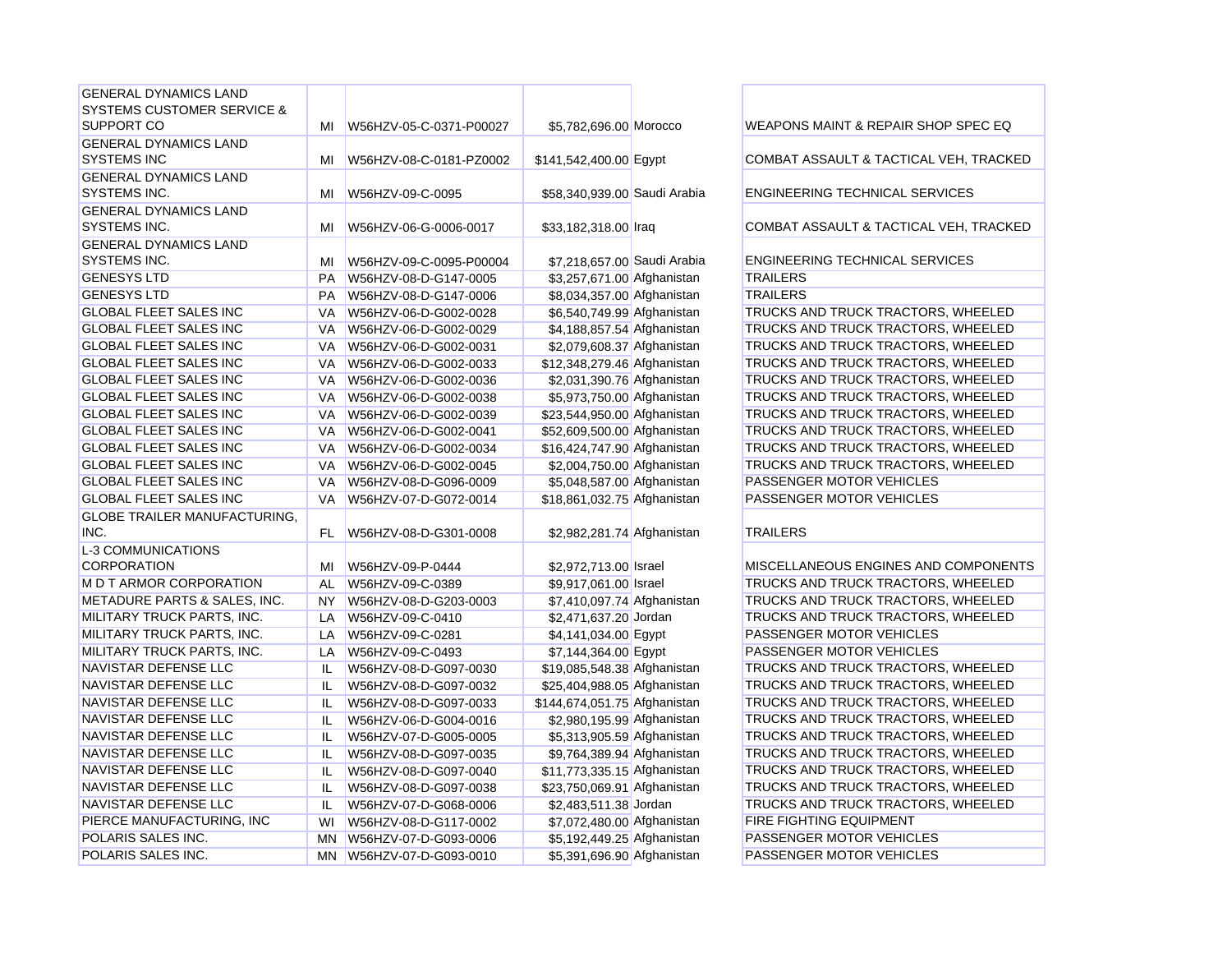| PREMIER PROFESSIONAL        |           |                       |                             |                                          |
|-----------------------------|-----------|-----------------------|-----------------------------|------------------------------------------|
| SYSTEMS, INCORPORATED       | AL        | W56HZV-09-C-0079      | \$2,258,209.70 Egypt        | LOGISTICS SUPPORT SERVICES               |
| <b>RAYTHEON COMPANY</b>     | ТX        | W56HZV-09-C-0528      | \$2,101,823.00 Saudi Arabia | MAINT & REPAIR OF EQ/FIRE CONTROL EQUIPM |
|                             |           |                       |                             | SURFACE USE EXPLO ORD DISPOSAL TOOLS &   |
| REMOTEC, INC.               | ΤN        | N61339-07-D-0013-BR01 | \$2,211,475.00 Iraq         | E                                        |
| <b>SCHUTT INDUSTRIES OF</b> |           |                       |                             |                                          |
| CLINTONVILLE, WIS., INC.    | WI        | W56HZV-08-D-0107-0005 | \$6,307,000.00 Afghanistan  | <b>TRAILERS</b>                          |
| <b>SCHUTT INDUSTRIES OF</b> |           |                       |                             |                                          |
| CLINTONVILLE, WIS., INC.    | WI        | W56HZV-08-D-0107-0008 | \$5,540,068.80 Afghanistan  | <b>TRAILERS</b>                          |
| SIG SAUER INC.              | <b>NH</b> | W52H09-09-D-0158-0001 | \$26,207,659.35 Colombia    | GUNS, THROUGH 30 MM                      |
| SIG SAUER INC.              | <b>NH</b> | W52H09-09-D-0158-0002 | \$20,337,312.47 Colombia    | GUNS, THROUGH 30 MM                      |
| SILVER EAGLE MANUFACTURING  |           |                       |                             |                                          |
| CO.                         | <b>OR</b> | W56HZV-08-D-0106-0005 | \$5,764,920.75 Afghanistan  | <b>TRAILERS</b>                          |
| TALBERT MANUFACTURING INC   | IN        | W56HZV-09-C-0191      | \$5,346,693.00 Israel       | <b>TRAILERS</b>                          |
| U.S. ORDNANCE, INC.         | <b>NV</b> | W52H09-09-D-0135-0001 | \$23,426,299.57 Colombia    | GUNS, THROUGH 30 MM                      |
| U.S. ORDNANCE, INC          | <b>NV</b> | W52H09-09-D-0135-0002 | \$4,606,929.60 Colombia     | GUNS, THROUGH 30 MM                      |
| U.S. ORDNANCE, INC          | <b>NV</b> | W52H09-09-D-0270-0001 | \$4,844,638.32 Colombia     | GUNS, THROUGH 30 MM                      |
| U.S. ORDNANCE, INC          | <b>NV</b> | W52H09-09-D-0270-0002 | \$3,121,407.60 Colombia     | GUNS, THROUGH 30 MM                      |
| U.S. ORDNANCE, INC          | <b>NV</b> | W52H09-09-D-0270-0003 | \$14,968,800.00 Colombia    | GUNS, THROUGH 30 MM                      |
| US MOTOR WORKS LLC          | СA        | W56HZV-09-C-0248      | \$14,599,500.00 Egypt       | BELTING, DRIVE BELTS, FAN BELTS & ACCYS  |
|                             |           |                       |                             |                                          |

*Totals*

*\$1,139,228,236*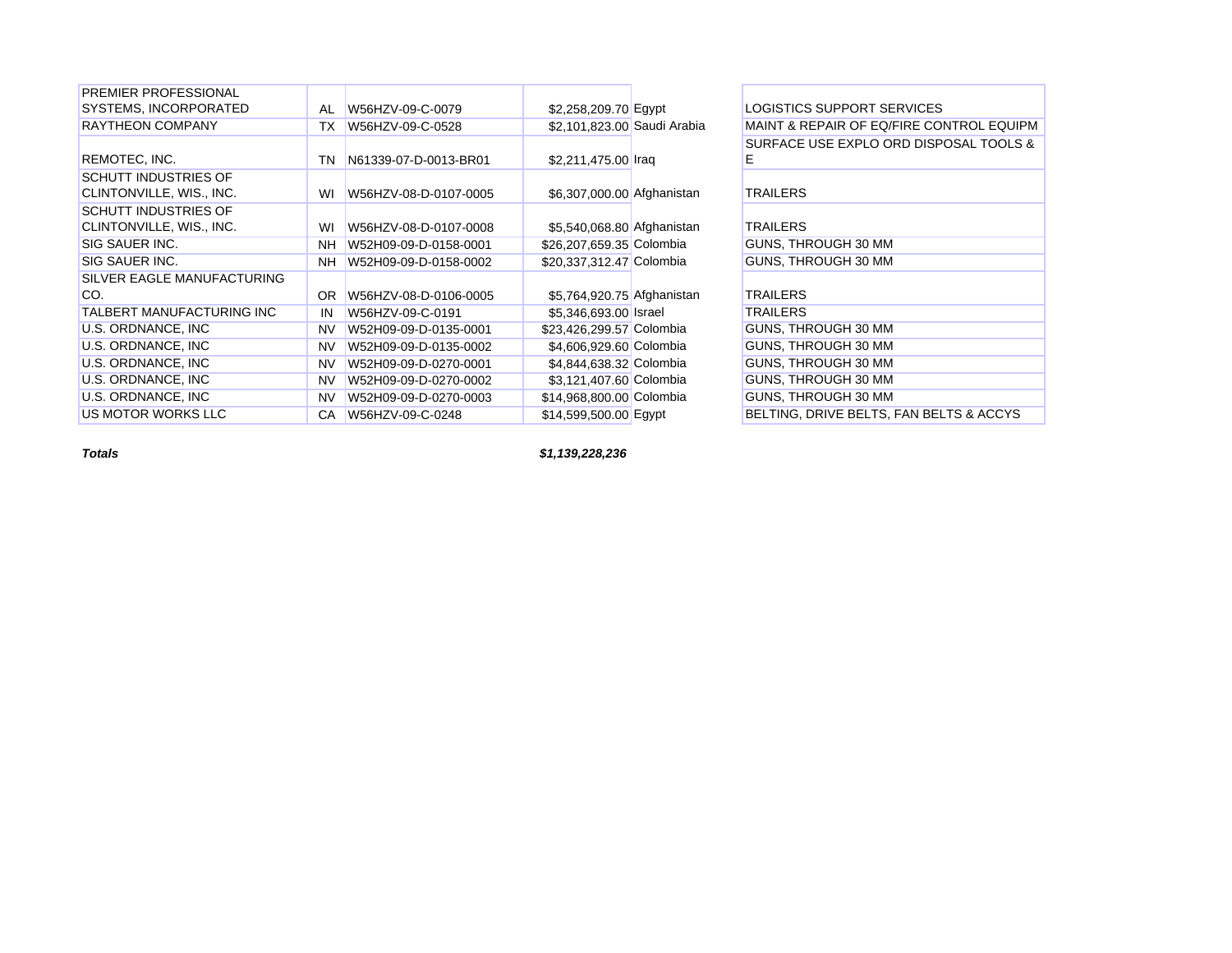| <b>Department of Defense</b>                   |                               |                              |                |                     |                                                          |  |  |  |  |  |  |
|------------------------------------------------|-------------------------------|------------------------------|----------------|---------------------|----------------------------------------------------------|--|--|--|--|--|--|
| Foreign Military Sales over \$2 million        |                               |                              |                |                     |                                                          |  |  |  |  |  |  |
|                                                | <b>DEPARTMENT OF THE NAVY</b> |                              |                |                     |                                                          |  |  |  |  |  |  |
| <b>Fiscal Year 2009</b>                        |                               |                              |                |                     |                                                          |  |  |  |  |  |  |
|                                                |                               |                              |                |                     |                                                          |  |  |  |  |  |  |
|                                                |                               |                              |                |                     |                                                          |  |  |  |  |  |  |
| <b>Contractor</b>                              |                               | <b>State Contract Number</b> | <b>Dollars</b> | <b>Country</b>      | <b>Description</b>                                       |  |  |  |  |  |  |
| ALLIANT TECHSYSTEMS INC                        | <b>FL</b>                     | N00019-09-C-0037             | 4,607,234.00   | Canada              | AAR-47 FY 09 PRODUCTION.                                 |  |  |  |  |  |  |
|                                                |                               |                              |                |                     |                                                          |  |  |  |  |  |  |
| ARGON ST.                                      | PA                            | N0002407C6201                | 2,690,515.00   | Australia           | AN/SLQ-25A SYTEMS COMPONENTS                             |  |  |  |  |  |  |
|                                                |                               |                              |                |                     | MK 13 CANISTERS AND ASSOCIATED                           |  |  |  |  |  |  |
| <b>BAE</b>                                     | ΜN                            | N0002409C5307                | 2,380,368.00   | Japan               | <b>HARDWARE</b>                                          |  |  |  |  |  |  |
|                                                |                               |                              |                |                     | MK 13 CANISTERS AND ASSOCIATED                           |  |  |  |  |  |  |
| <b>BAE</b>                                     | MN                            | N0002409C5307                | 15,769,938.00  | Korea               | <b>HARDWARE</b>                                          |  |  |  |  |  |  |
| <b>BAE SYSTEMS INFORMATION AND</b>             |                               |                              |                |                     | ALE-55 ELECTRONIC FREQUENCY                              |  |  |  |  |  |  |
| ELECTRONIC SYSTEMS INTEGRATION                 | NH.                           | N00019-08-C-0044             | 6,207,132.00   | Australia           | OCNVERTS AND ALE-55 FIBER OPTIC                          |  |  |  |  |  |  |
| <b>I</b> BRUNSWICK COMMERCIAL                  | FL.                           | GS07F011J                    | 9,303,683.84   | Columbia            | 19' GUARDIAN CLASS BOAT QTY (80)                         |  |  |  |  |  |  |
| <b>BRUNSWICK COMMERCIAL</b>                    | <b>FL</b>                     | GS-07F-011J                  | 3,782,048.00   | Bangladesh          | 7m RIBs AND SPARES QTY(22)                               |  |  |  |  |  |  |
| <b>BRUNSWICK COMMERCIAL</b>                    | <b>FL</b>                     | GS-07F-011J                  | 2,137,150.00   | Mozambique          | 7m RIBs AND SPARES QTY(12)                               |  |  |  |  |  |  |
|                                                |                               |                              |                |                     | COMMUNICATION, DETECTION, AND                            |  |  |  |  |  |  |
| CAMBRIDGE COMMINICATION SYSTEMS INC.           | VA                            | N00039-08-D-0011             | 12,236,947.29  | Bahrain /1206       | <b>COHERENT RADIATION EQUIPMENT</b>                      |  |  |  |  |  |  |
|                                                |                               |                              |                |                     | COMMUNICATION, DETECTION, AND                            |  |  |  |  |  |  |
| ICAMBRIDGE COMMINICATION SYSTEMS INC.          | VA                            | N00039-08-D-0011             | 12,124,976.94  | Philippines/1206    | <b>COHERENT RADIATION EQUIPMENT</b>                      |  |  |  |  |  |  |
|                                                |                               |                              |                |                     | <b>MANUFACTURING OTHER</b>                               |  |  |  |  |  |  |
| <b>DLS</b>                                     | IA                            | N00039-00-D-2100             | 2,275,819.00   | <b>KOREA</b>        | <b>COMMUNICATION EQUIPMENT</b>                           |  |  |  |  |  |  |
|                                                |                               |                              |                |                     | <b>MANUFACTURING OTHER</b>                               |  |  |  |  |  |  |
| <b>DLS</b>                                     | IA                            | N00039-00-D-2100             | 4,744,197.00   | <b>PAKISTAN</b>     | <b>COMMUNICATION EQUIPMENT</b>                           |  |  |  |  |  |  |
| <b>DLS</b>                                     | IA                            | N00039-00-D-2100             |                | <b>SAUDI ARABIA</b> | MANUFACTURING OTHER<br><b>COMMUNICATION EQUIPMENT</b>    |  |  |  |  |  |  |
|                                                |                               |                              | 6,434,744.00   |                     | MANUFACTURING OTHER                                      |  |  |  |  |  |  |
| <b>DLS</b>                                     | IA                            | N00039-00-D-2100             | 2,782,592.00   | CANADA              | <b>COMMUNICATION EQUIPMENT</b>                           |  |  |  |  |  |  |
|                                                |                               |                              |                |                     | CLIN 0101AA 330 APOBS AND CLIN 0006                      |  |  |  |  |  |  |
| <b>ENSIGN-BICKFORD AEROSPACE &amp; DEFENSE</b> | CT.                           | M67854-06-D-1021             | 4,687,320.00   | Israel              | 50 INERT APOBS TRAINERS                                  |  |  |  |  |  |  |
|                                                |                               |                              |                |                     | COUGAR, BUFFALO, SPARES AND                              |  |  |  |  |  |  |
| FORCE PROTECTION INDUSTRIES, INC.              | SC                            | M67854-07-C-5039             | 49,439,616.00  | Canada              | <b>TRAINING</b>                                          |  |  |  |  |  |  |
|                                                |                               |                              |                |                     |                                                          |  |  |  |  |  |  |
| FORCE PROTECTION INDUSTRIES, INC.              | SC                            | M67854-07-C-5039             | 7,602,487.00   | Italy               | COUGAR AND BUFFALO MRAP<br>BUFFALO, SPARES, TRAINING AND |  |  |  |  |  |  |
| FORCE PROTECTION INDUSTRIES, INC.              | SC                            | M67854-06-C-5162             | 18,622,266.00  | UK.                 | <b>MANUELS</b>                                           |  |  |  |  |  |  |
|                                                |                               |                              |                |                     |                                                          |  |  |  |  |  |  |
| FORCE PROTECTION INDUSTRIES, INC.              | <b>SC</b>                     | M67854-06-C-5162             | 15,010,563.94  | UK                  | <b>MASTIFF AND SPARES</b>                                |  |  |  |  |  |  |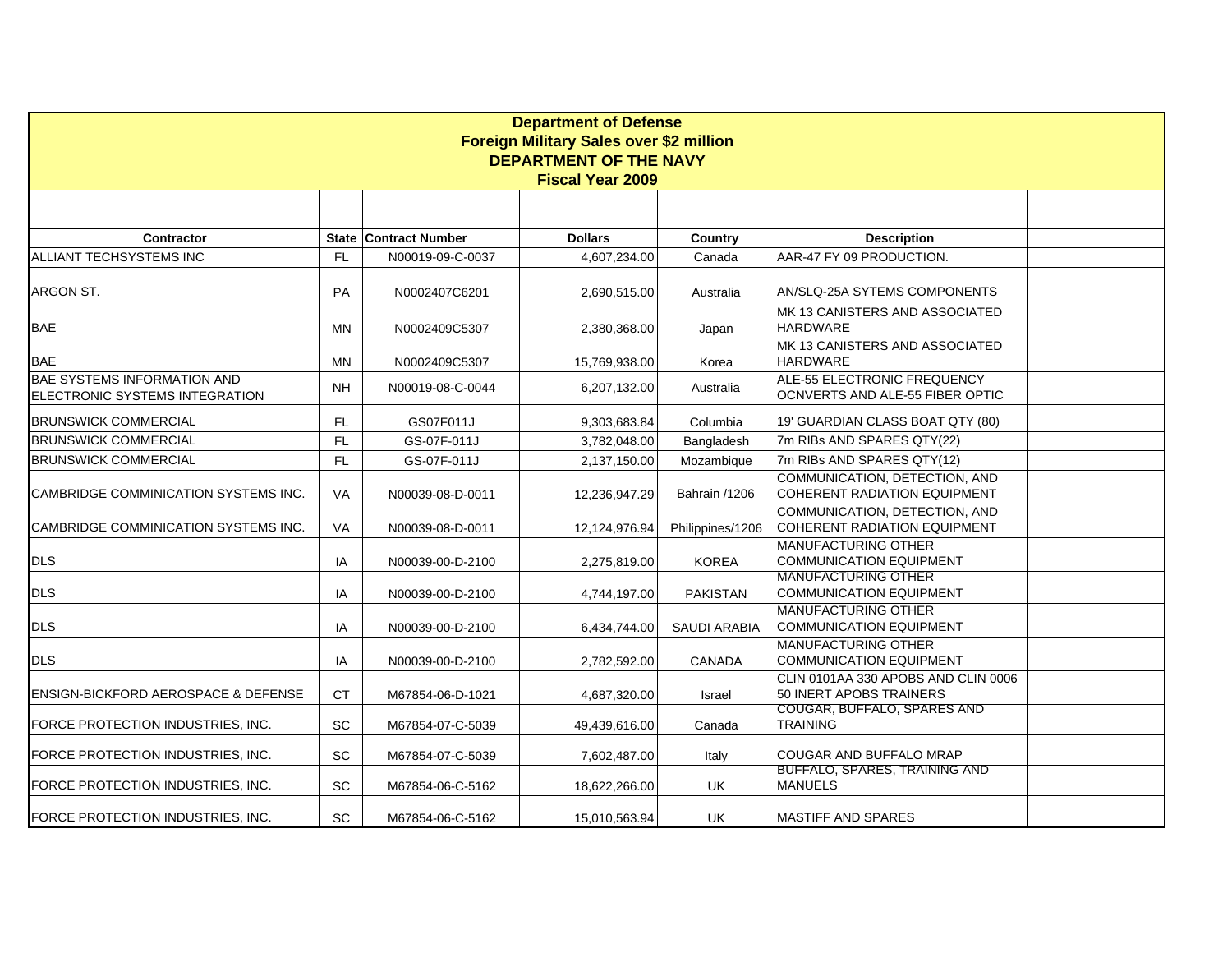| <b>Department of Defense</b>                             |           |                              |                |                       |                                                                                       |  |  |  |
|----------------------------------------------------------|-----------|------------------------------|----------------|-----------------------|---------------------------------------------------------------------------------------|--|--|--|
| <b>Foreign Military Sales over \$2 million</b>           |           |                              |                |                       |                                                                                       |  |  |  |
| <b>DEPARTMENT OF THE NAVY</b><br><b>Fiscal Year 2009</b> |           |                              |                |                       |                                                                                       |  |  |  |
|                                                          |           |                              |                |                       |                                                                                       |  |  |  |
|                                                          |           |                              |                |                       |                                                                                       |  |  |  |
| <b>Contractor</b>                                        |           | <b>State Contract Number</b> | <b>Dollars</b> | <b>Country</b>        | <b>Description</b>                                                                    |  |  |  |
| FORCE PROTECTION INDUSTRIES, INC.                        | SC        | M67854-06-C-5162             | 3.549.999.00   | <b>UK</b>             | UK LONG LEAD ITEMS TO PROVIDE GFE                                                     |  |  |  |
| FORCE PROTECTION INDUSTRIES, INC.                        | SC        | M67854-09-C-5123             | 2,659,681.56   | Yemen                 | <b>COUGARS</b>                                                                        |  |  |  |
| <b>FORWARD SLOPE INC</b>                                 | CA        | N00039-08-D-0012             | 8,498,155.00   | <b>Bulgaria</b>       | COMMUNICATION, DETECTION, AND<br><b>COHERENT RADIATION EQUIPMENT</b>                  |  |  |  |
| <b>FORWARD SLOPE INC</b>                                 | CA        | N00039-08-D-0012             | 2,970,892.00   | Africa/1206           | COMMUNICATION, DETECTION, AND<br><b>COHERENT RADIATION EQUIPMENT</b>                  |  |  |  |
| <b>GENERAL ELECTRIC COMPANY</b>                          | <b>OH</b> | SPRTA109G0004                | 3.538.224.01   | Australia             | P/N 21C14500G03                                                                       |  |  |  |
| HONEYWELL INTERNATIONAL INC.                             | <b>NM</b> | N00019-09-C-0004             | 2,309,097.00   | United Kingdom        | UNMANNED AERIAL VEHICLE<br>UNDIFINITIZED PORTION                                      |  |  |  |
| <b>HONEYWELL INTERNATIONAL INC.</b>                      | <b>NM</b> | N00019-09-C-0004             | 2,626,020.00   | United Kingdom        | UNMANNED AERIAL VEHICLE                                                               |  |  |  |
| KAMAN AEROSPACE CORPORATION                              | <b>CN</b> | N00019-08-C-0043             | 2,351,229.00   | Egypt                 | AIRCRAFT UPGRADE                                                                      |  |  |  |
| LOCKHEED MARTIN CORPORATION                              | MD        | N0002409C5392                | 25,622,194.00  | Turkey                | MK 41 VLS                                                                             |  |  |  |
| LOCKHEED MARTIN CORPORATION                              | MN        | N00019-09-C-0031             | 665,637,785.00 | Taiwan                | TAIWAN NAVY P-3C UPGRADE<br>PROGRAM - PHASED DEPOT<br>MAINTENANCE, STRUCTURAL SERVICE |  |  |  |
| LOCKHEED MARTIN CORPORATION                              | VA        | N00019-05-C-0034             | 3,052,887.00   | United Kingdom        | INTEGRATION AND TEST SUPPORT FOR<br>TACTICAL TOMAHAWK WEAPON<br><b>CONTROL SYSTEM</b> |  |  |  |
| LOCKHEED MARTIN CORPORATION                              | TX        | N00019-08-C-0028             | 2,236,406.00   | Italy                 | JSF AIR SYSTEM LRIP LOT III -<br>SUSTAINMENT FULL FUNDING                             |  |  |  |
| LOCKHEED MARTIN CORPORATION                              | <b>TX</b> | N00019-08-C-0028             | 54,177,345.00  | <b>United Kingdom</b> | JSF AIR SYSTEM LRIP LOT III -<br><b>SUSTAINMENT FULL FUNDING</b>                      |  |  |  |
| LOCKHEED MARTIN CORPORATION                              | <b>TX</b> | N00019-08-C-0028             | 19,022,900.00  | <b>Netherlands</b>    | JSF AIR SYSTEM LRIP LOT III -<br><b>SUSTAINMENT FULL FUNDING</b>                      |  |  |  |
| LOCKHEED MARTIN CORPORATION                              | <b>TX</b> | N00019-08-C-0028             | 11,025,000.00  | Netherlands           | JSF AIR SYSTEM LRIP LOT III -<br><b>DEFINITIZATION</b>                                |  |  |  |
| LOCKHEED MARTIN CORPORATION                              | TX        | N00019-08-C-0028             | 251,944,806.00 | United Kingdom        | JSF AIR SYSTEM LRIP LOT III -<br><b>DEFINITIZATION</b>                                |  |  |  |
| LOCKHEED MARTIN CORPORATION                              | TX        | N00019-08-C-0028             | 107,691,120.00 | Netherlands           | JSF AIR SYSTEM LRIP LOT III - Exercise<br>Option for NLD CTOL and AME                 |  |  |  |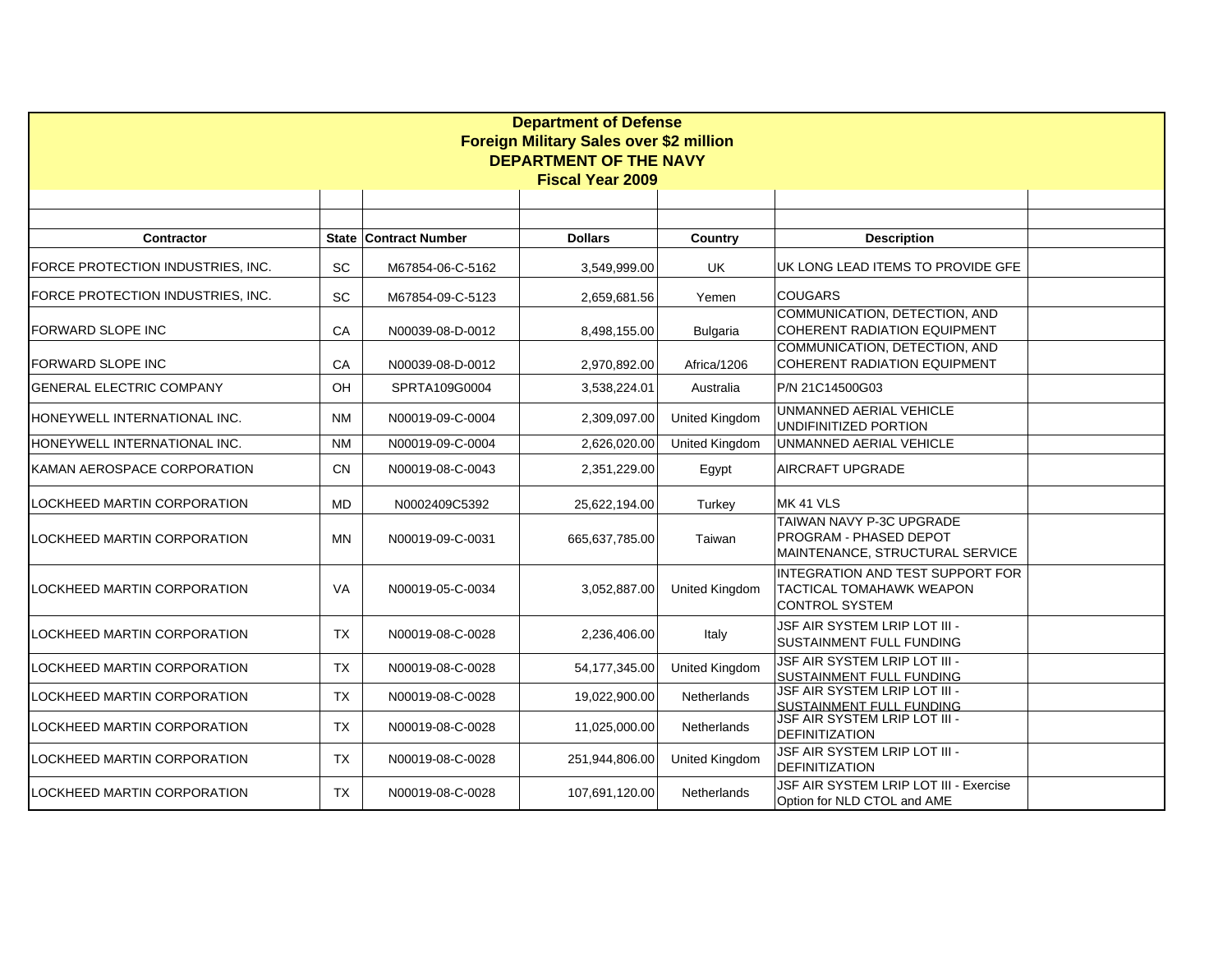| <b>Department of Defense</b><br><b>Foreign Military Sales over \$2 million</b><br><b>DEPARTMENT OF THE NAVY</b><br><b>Fiscal Year 2009</b> |                |                              |                |           |                                                                                                                              |  |  |
|--------------------------------------------------------------------------------------------------------------------------------------------|----------------|------------------------------|----------------|-----------|------------------------------------------------------------------------------------------------------------------------------|--|--|
|                                                                                                                                            |                |                              |                |           |                                                                                                                              |  |  |
| <b>Contractor</b>                                                                                                                          |                | <b>State Contract Number</b> | <b>Dollars</b> | Country   | <b>Description</b>                                                                                                           |  |  |
| LOCKHEED MARTIN CORPORATION                                                                                                                | MN             | N00039-03-D-0085             | 19,500,710.00  | Taiwan    | MSC ELECTRICAL AND ELECTRONIC<br><b>COMPONENTS</b>                                                                           |  |  |
| LOCKHEED MARTIN CORPORATION                                                                                                                | <b>MN</b>      | N00039-03-D-0085             | 8,951,979.00   | Taiwan    | MSC ELECTRICAL AND ELECTRONIC<br><b>COMPONENTS</b>                                                                           |  |  |
| LOCKHEED MARTIN CORPORATION                                                                                                                | <b>MN</b>      | N00039-03-D-0085             | 7,036,524.00   | Taiwan    | MSC ELECTRICAL AND ELECTRONIC<br><b>COMPONENTS</b>                                                                           |  |  |
| LOCKHEED MARTIN CORPORATION                                                                                                                | MN             | N00039-03-D-0085             | 6,412,679.00   | Taiwan    | MSC ELECTRICAL AND ELECTRONIC<br><b>COMPONENTS</b>                                                                           |  |  |
| LOCKHEED MARTIN CORPORATION                                                                                                                | MN             | N00039-03-D-0085             | 6,009,720.00   | Taiwan    | MSC ELECTRICAL AND ELECTRONIC<br><b>COMPONENTS</b>                                                                           |  |  |
| LOCKHEED MARTIN CORPORATION                                                                                                                | MN             | N00039-03-D-0085             | 5,662,776.00   | Taiwan    | MSC ELECTRICAL AND ELECTRONIC<br><b>COMPONENTS</b>                                                                           |  |  |
| LOCKHEED MARTIN CORPORATION                                                                                                                | MN             | N00039-03-D-0085             | 5,000,000.00   | Taiwan    | MSC ELECTRICAL AND ELECTRONIC<br><b>COMPONENTS</b>                                                                           |  |  |
| LOCKHEED MARTIN CORPORATION                                                                                                                | MN             | N00039-03-D-0085             | 4,500,000.00   | Taiwan    | MSC ELECTRICAL AND ELECTRONIC<br><b>COMPONENTS</b>                                                                           |  |  |
| LOCKHEED MARTIN CORPORATION                                                                                                                | MN             | N00039-03-D-0085             | 4,238,089.00   | Taiwan    | MSC ELECTRICAL AND ELECTRONIC<br><b>COMPONENTS</b>                                                                           |  |  |
| LOCKHEED MARTIN CORPORATION                                                                                                                | MN             | N00039-03-D-0085             | 2,840,377.00   | Taiwan    | MSC ELECTRICAL AND ELECTRONIC<br><b>COMPONENTS</b>                                                                           |  |  |
| LOCKHEED MARTIN CORPORATION                                                                                                                | <b>MN</b>      | N00039-03-D-0085             | 2,757,420.00   | Taiwan    | MSC ELECTRICAL AND ELECTRONIC<br><b>COMPONENTS</b>                                                                           |  |  |
| <b>LOCKHEED MARTIN SPACE SYSTEMS</b><br><b>COMPANY</b>                                                                                     | CA             | N00030-09-C-0100             | 19,643,000.00  | <b>UK</b> | TRIDENT II MISSLE HARDWARE                                                                                                   |  |  |
| ILOCKHEED MARTIN SYSTEMD INTEGRATION<br><b>OWEGO</b>                                                                                       | <b>NY</b>      | N00019-09-G-0005             | 4,515,000.00   | Thailand  | NON RECURRING ENGINEERING TO<br>MODIFY MH-60S BASELINE AIRCRAFT<br><b>INTO A ROYAL THAILAND NAVY</b><br><b>CONFIGURATION</b> |  |  |
| MARINE ACOUSTICS, INC.                                                                                                                     | R <sub>l</sub> | N00019-09-C-0093             | 2,252,024.00   | Egypt     | <b>TACREFMAN AND TACAID</b><br><b>DEVELOPMENT</b>                                                                            |  |  |
| <b>IMCDONNELL DOUGLAS CORPORATION</b>                                                                                                      | <b>MO</b>      | N00019-04-C-0014             | 11,925,000.00  | Australia | ECP 6359, GROWTH PROVISIONS FOR<br><b>RAAF AIRCRAFT</b>                                                                      |  |  |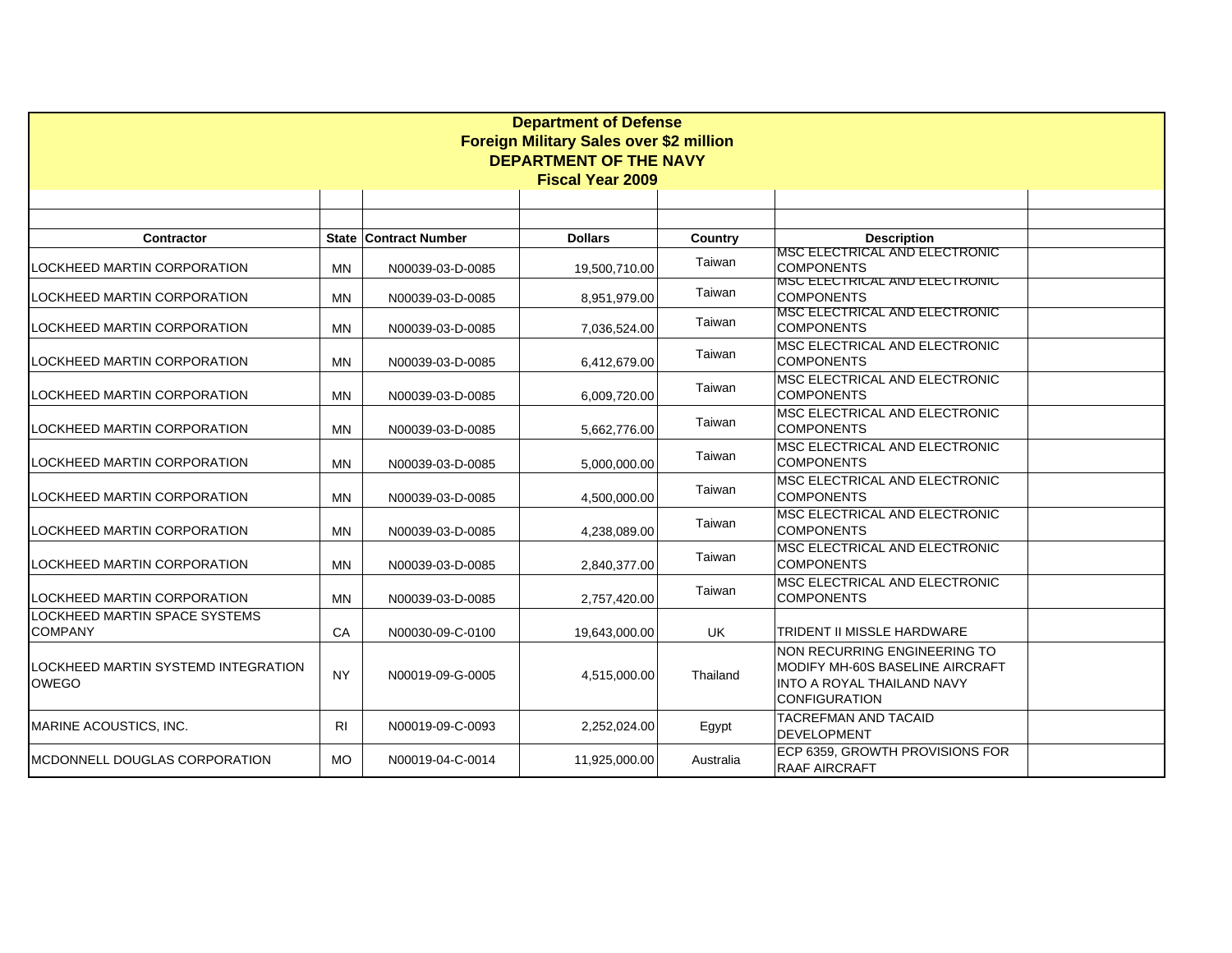| <b>Department of Defense</b><br>Foreign Military Sales over \$2 million |           |                              |                         |                |                                                                                                                                                                                                       |  |  |  |  |
|-------------------------------------------------------------------------|-----------|------------------------------|-------------------------|----------------|-------------------------------------------------------------------------------------------------------------------------------------------------------------------------------------------------------|--|--|--|--|
| <b>DEPARTMENT OF THE NAVY</b>                                           |           |                              |                         |                |                                                                                                                                                                                                       |  |  |  |  |
|                                                                         |           |                              | <b>Fiscal Year 2009</b> |                |                                                                                                                                                                                                       |  |  |  |  |
|                                                                         |           |                              |                         |                |                                                                                                                                                                                                       |  |  |  |  |
|                                                                         |           |                              |                         |                |                                                                                                                                                                                                       |  |  |  |  |
| <b>Contractor</b>                                                       |           | <b>State Contract Number</b> | <b>Dollars</b>          | <b>Country</b> | <b>Description</b>                                                                                                                                                                                    |  |  |  |  |
| IMCDONNELL DOUGLAS CORPORATION                                          | MO        | N00019-05-G-0026             | 18,232,372.00           | Switzerland    | THE PURPOSE OF THIS MODIFICATION<br>IS TO PROCURE THE SWISS UPGRADE<br>25 (U 25) VALIDATION AND<br><b>VERIFICATION DESIGN AND</b><br>INTEGRATION FOR A C-MODEL AND D-<br>MODEL SWISS F/A-18 AIRCRAFT. |  |  |  |  |
| IMCDONNELL DOUGLAS CORPORATION                                          | <b>MO</b> | N61339-03-D-5014             | 6.050.000.00            | Finland        | MIDS/LVT 23X OFP UPDATES AND<br><b>MODELS</b>                                                                                                                                                         |  |  |  |  |
| <b>IMCDONNELL DOUGLAS CORPORATION</b>                                   | <b>MO</b> | N61339-08-D-0006             | 13,513,610.00           | Australia      | <b>FMS AUSTRALIAN TOFTS</b>                                                                                                                                                                           |  |  |  |  |
| MCDONNELL DOUGLAS CORPORATION                                           | <b>MO</b> | N61339-08-D-0006             | 5,453,710.00            | Australia      | RAAF-FMS F/A-18E/F MAINTENANCE<br><b>COURSEWARE</b>                                                                                                                                                   |  |  |  |  |
| MCDONNELL DOUGLAS CORPORATION                                           | <b>MO</b> | N61339-08-D-0006             | 2,695,458.00            | Australia      | RAAF-FMS F/A-18F LOT 32 AIRCREW<br><b>CBT</b>                                                                                                                                                         |  |  |  |  |
| IMCDONNELL DOUGLAS CORPORATION                                          | <b>MO</b> | N68936-09-D-0002             | 2,870,000.00            | Finland        | FINNISH AIR FORCE SOFTWARE TEST<br>AND INTEGRATION CENTER (STIC)<br>MID-LIFE UPGRADE 2 PHASE 2 (MLU2-<br>P2)                                                                                          |  |  |  |  |
| <b>IMCDONNELL DOUGLAS CORPORATION</b>                                   | <b>MO</b> | N68936-09-D-0002             | 2,196,510.00            | Finland        | 23XSYSTEM CONFIGURATION SET (SCS)                                                                                                                                                                     |  |  |  |  |
| IMCDONNELL DOUGLAS CORPORATION                                          | <b>MO</b> | N68936-09-D-0002             | 2,081,530.00            | Switzerland    | 23XSYSTEM CONFIGURATION SET (SCS)                                                                                                                                                                     |  |  |  |  |
| MIDNIGHT EXPRESS POWERBOAT, INC.                                        | FL.       | GS07F0015P                   | 5,314,358.00            | Columbia       | 39' Midnight Express Boat                                                                                                                                                                             |  |  |  |  |
| MTU DETROIT DIESEL, INC.                                                | MI        | N0010409G0726                | 2,199,615.78            | Germany        | DIESEL ENGINES AND COMPONENTS                                                                                                                                                                         |  |  |  |  |
| IMTU DETROIT DIESEL, INC.                                               | MI        | N0010409G0726                | 5,528,998.98            | Germany        | <b>GAS RECIPROCATING ENG - EXCEPT</b><br>AIR.                                                                                                                                                         |  |  |  |  |
| NAMMO TALLEY, INC                                                       | AZ        | M67854-09-C-1003             | 10,514,900.00           | Israel         | CLIN 0005 - 5,500 M72A7 LAW w/Graze                                                                                                                                                                   |  |  |  |  |
| <b>NAVISTAR</b>                                                         | IL        | M67854-09-C-1091             | 13,349,400.33           | Singapore      | MAXXPRO DASH                                                                                                                                                                                          |  |  |  |  |
| <b>NAVISTAR</b>                                                         | IL        | M67854-09-C-1091             | 16,673,397.75           | Singapore      | Spares and Support                                                                                                                                                                                    |  |  |  |  |
| NORTHROP GRUMMAN SYSTEMS CORPO                                          | <b>NY</b> | N00421-05-G-0001             | 2,500,000.00            | Egypt          | INCREASE IN OVER AND ABOVE<br>FUNDING IN THE AMOUNT OF \$2.5M IN<br>SUPPORT OF EG AIRCRAFT UPGRADE<br><b>EFFORT</b>                                                                                   |  |  |  |  |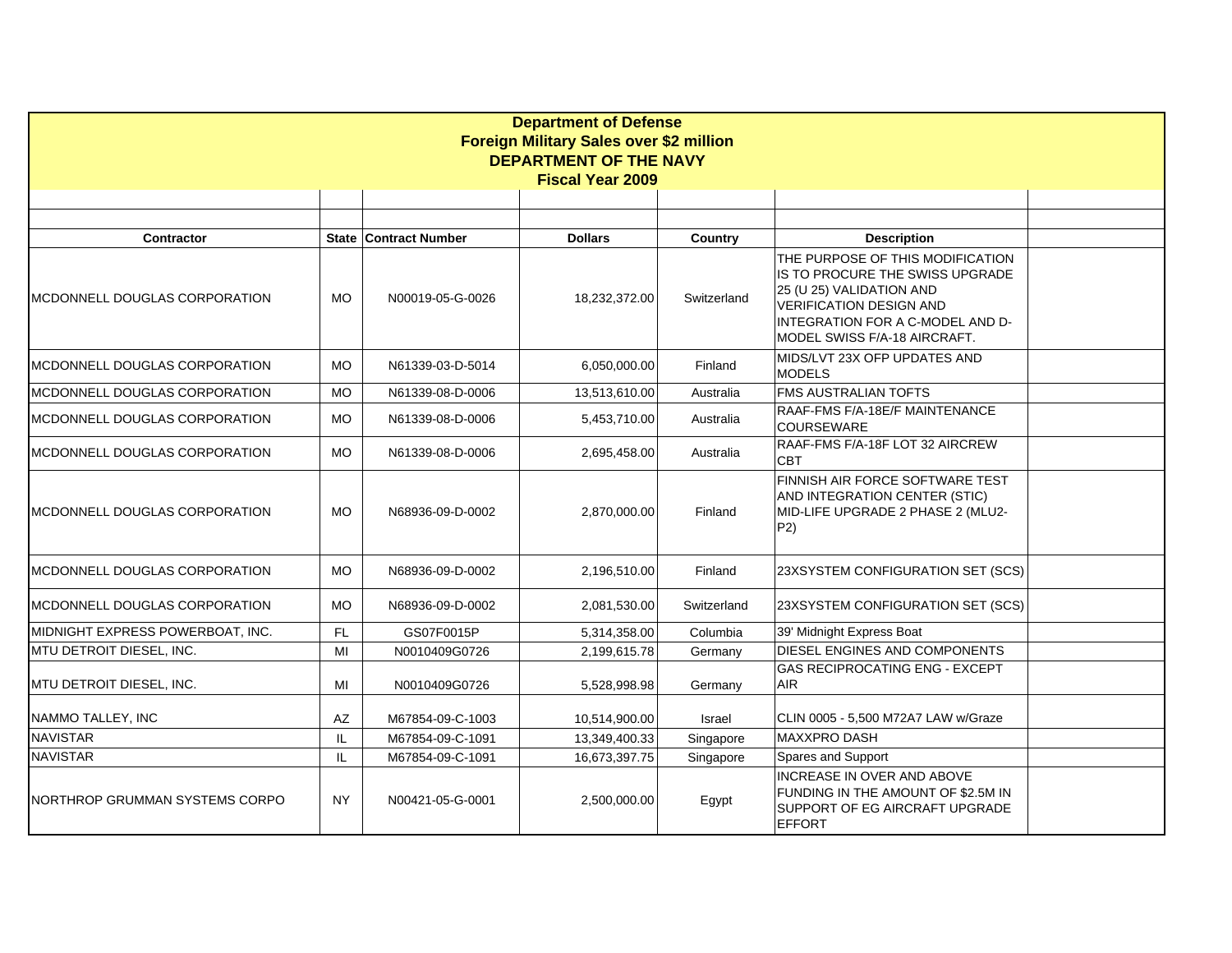| <b>Department of Defense</b>                          |           |                              |                         |             |                                                                                                                             |  |  |  |
|-------------------------------------------------------|-----------|------------------------------|-------------------------|-------------|-----------------------------------------------------------------------------------------------------------------------------|--|--|--|
| <b>Foreign Military Sales over \$2 million</b>        |           |                              |                         |             |                                                                                                                             |  |  |  |
| <b>DEPARTMENT OF THE NAVY</b>                         |           |                              |                         |             |                                                                                                                             |  |  |  |
|                                                       |           |                              | <b>Fiscal Year 2009</b> |             |                                                                                                                             |  |  |  |
|                                                       |           |                              |                         |             |                                                                                                                             |  |  |  |
|                                                       |           |                              |                         |             |                                                                                                                             |  |  |  |
| <b>Contractor</b>                                     |           | <b>State Contract Number</b> | <b>Dollars</b>          | Country     | <b>Description</b>                                                                                                          |  |  |  |
| NORTHROP GRUMMAN SYSTEMS CORPO                        | <b>NY</b> | N00421-05-G-0001             | 2,000,000.00            | Egypt       | <b>INCREASE FUNDING FOR O&amp;A</b><br>ACCOUNT IN AMOUNT OF \$2,000,000<br>FOR ROR ENGINE REPAIR                            |  |  |  |
| <b>NORTHROP GRUMMAN SYSTEMS</b><br><b>CORPORATION</b> | <b>NY</b> | N00019-09-C-0040             | 44,228,794.00           | Taiwan      | UPGRADE OF TAF AIRCRAFT                                                                                                     |  |  |  |
| NORTHROP GRUMMAN SYSTEMS<br><b>CORPORATION</b>        | CA        | N00019-08-C-0004             | 7,508,824.00            | Australia   | AN/UPX-24 INTEROGATOR SET                                                                                                   |  |  |  |
| NORTHROP GRUMMAN SYSTEMS<br><b>CORPORATION</b>        | IL        | N68335-09-C-0333             | 4,426,670.00            | Australia   | CASS EO3 CONSOLE - FINLAND                                                                                                  |  |  |  |
| NORTHROP GRUMMAN SYSTEMS<br><b>CORPORATION</b>        | IL        | N68335-09-C-0333             | 4,054,354.00            | Finland     | CASS EO3 CONSOLE - FINLAND                                                                                                  |  |  |  |
| RAM-System GmbH (Raytheon Company as Major<br>Sub)    | GE        | N0002409C5400                | 15,217,572.00           | Germany     | RECERTIFICATION OF MK44 MOD 3<br><b>BLOCK 1 RAM GMRPS</b>                                                                   |  |  |  |
| <b>RAYTHEON COMPANY</b>                               | CA        | N00019-06-C-0310             | 41,756,500.00           | Switzerland | THE PURPOSE OF THIS MODIFICATION<br>IS TO PROCURE 14 ATFLIR PODS AND<br>ASSOSCIATED SPARES FOR THE SWISS<br>F/A-18 PROGRAM. |  |  |  |
| <b>RAYTHEON COMPANY</b>                               | CA        | N00019-09-C-0052             | 9,519,306.00            | Australia   | FRP 11 OF THE F-18 ALR-67(V)3 RADAR<br>WARNING RECEIVER PROGRAM.                                                            |  |  |  |
| <b>RAYTHEON COMPANY</b>                               | CA        | N00019-09-C-0052             | 3,891,498.00            | Australia   | FRP 11 OF THE F-18 ALR-67(V)3 RADAR<br>WARNING RECEIVER PROGRAM.                                                            |  |  |  |
| <b>RAYTHEON COMPANY</b>                               | CA        | N00019-09-C-0052             | 22,293,498.00           | Canada      | FRP 11 OF THE F-18 ALR-67(V)3 RADAR<br>WARNING RECEIVER PROGRAM.                                                            |  |  |  |
| <b>RAYTHEON COMPANY</b>                               | CA        | N00019-09-C-0052             | 12,117,078.00           | Switzerland | FRP 11 OF THE F-18 ALR-67(V)3 RADAR<br>WARNING RECEIVER PROGRAM.                                                            |  |  |  |
| RAYTHEON COMPANY                                      | AZ        | N00019-07-C-0093             | 18,538,798.02           | Australia   | <b>JSOW</b>                                                                                                                 |  |  |  |
| RAYTHEON COMPANY                                      | AZ        | N00019-09-C-0061             | 11,920,716.00           | Singapore   | AIM-9X TACTICAL MISSILES, TRAINING<br>MISSILES, CONTAINERS AND<br><b>COMPONENTS</b>                                         |  |  |  |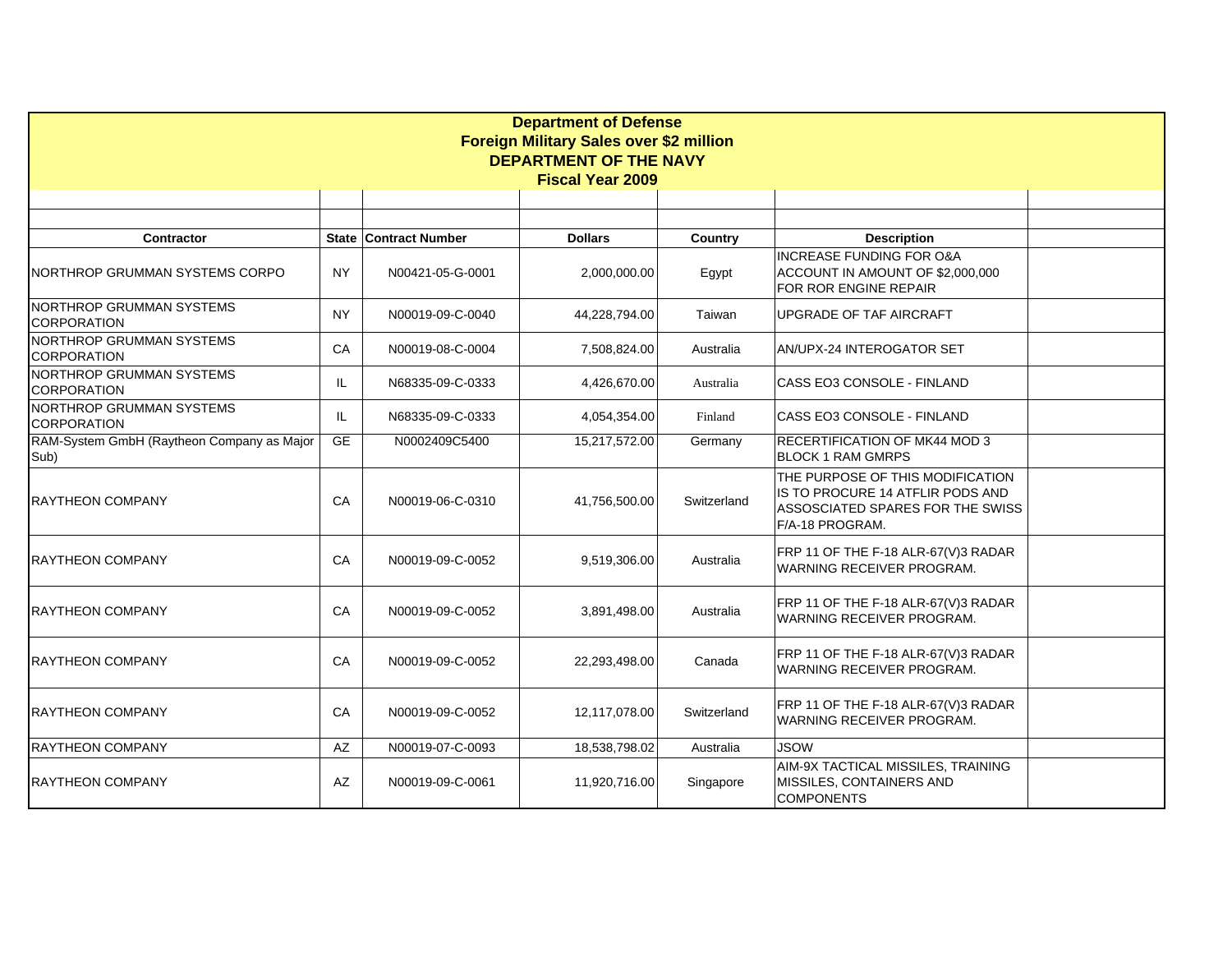| <b>Department of Defense</b>                   |                        |                              |                |                       |                                                                                     |  |  |  |
|------------------------------------------------|------------------------|------------------------------|----------------|-----------------------|-------------------------------------------------------------------------------------|--|--|--|
| <b>Foreign Military Sales over \$2 million</b> |                        |                              |                |                       |                                                                                     |  |  |  |
| <b>DEPARTMENT OF THE NAVY</b>                  |                        |                              |                |                       |                                                                                     |  |  |  |
| <b>Fiscal Year 2009</b>                        |                        |                              |                |                       |                                                                                     |  |  |  |
|                                                |                        |                              |                |                       |                                                                                     |  |  |  |
|                                                |                        |                              |                |                       |                                                                                     |  |  |  |
| Contractor                                     |                        | <b>State Contract Number</b> | <b>Dollars</b> | Country               | <b>Description</b>                                                                  |  |  |  |
| <b>RAYTHEON COMPANY</b>                        | $\mathsf{A}\mathsf{Z}$ | N00019-09-C-0061             | 53,449,336.00  | Saudi Arabia          | AIM-9X TACTICAL MISSILES, TRAINING<br>MISSILES, CONTAINERS AND<br><b>COMPONENTS</b> |  |  |  |
| <b>RAYTHEON COMPANY</b>                        | AZ                     | N00019-09-C-0061             | 3,408,108.00   | Turkey                | AIM-9X TACTICAL MISSILES, TRAINING<br>MISSILES, CONTAINERS AND<br><b>COMPONENTS</b> |  |  |  |
| RAYTHEON COMPANY                               | AZ                     | N0002407C5431                | 25,056,683.00  | Australia             | <b>ESSM MISSLES</b>                                                                 |  |  |  |
| <b>RAYTHEON COMPANY</b>                        | AZ                     | N0002407C5431                | 60,115,993.00  | Canada                | <b>ESSM MISSLES</b>                                                                 |  |  |  |
| <b>RAYTHEON COMPANY</b>                        | AZ                     | N0002407C5431                | 78,620,398.00  | Germany               | <b>ESSM MISSLES</b>                                                                 |  |  |  |
| <b>RAYTHEON COMPANY</b>                        | $\mathsf{A}\mathsf{Z}$ | N0002407C5431                | 26,485,751.00  | Greece                | <b>ESSM MISSLES</b>                                                                 |  |  |  |
| <b>RAYTHEON COMPANY</b>                        | AZ                     | N0002407C5431                | 49,034,342.00  | Norway                | <b>ESSM MISSLES</b>                                                                 |  |  |  |
| <b>RAYTHEON COMPANY</b>                        | AZ                     | N0002407C5431                | 22,919,176.00  | Spain                 | <b>ESSM MISSLES</b>                                                                 |  |  |  |
| <b>RAYTHEON COMPANY</b>                        | $\mathsf{A}\mathsf{Z}$ | N0002407C5431                | 3,094,511.00   | Netherlands           | <b>ESSM MISSLES</b>                                                                 |  |  |  |
| <b>RAYTHEON COMPANY</b>                        | $\mathsf{A}\mathsf{Z}$ | N0002407C5431                | 28,145,883.00  | Turkey                | <b>ESSM MISSLES</b>                                                                 |  |  |  |
| <b>RAYTHEON COMPANY</b>                        | <b>NH</b>              | N0002406C5435                | 2,388,625.00   | Japan                 | <b>ESSM ORDALT Kit</b>                                                              |  |  |  |
| <b>RAYTHEON COMPANY</b>                        | AZ                     | N0002407C5454                | 6,649,501.00   | Germany               | RAM Blk 2 SDD effort                                                                |  |  |  |
| RAYTHEON COMPANY                               | CA                     | N0038307G700H                | 1,118,428.00   | Australia             | <b>ANTENNA</b>                                                                      |  |  |  |
| RAYTHEON COMPANY                               | CA                     | N0038307G700H                | 3,297,938.00   | Australia             | RECEIVER, RADAR                                                                     |  |  |  |
| <b>RAYTHEON COMPANY</b>                        | CA                     | N0038307G700H                | 1,066,522.00   | Australia             | <b>POWER SUPPLY</b>                                                                 |  |  |  |
| <b>RAYTHEON COMPANY</b>                        | CA                     | N0038307G700H                | 2,384,890.00   | Australia             | PROCESSOR, RADAR DAT                                                                |  |  |  |
| <b>RAYTHEON COMPANY</b>                        | CA                     | N0038307G700H                | 2,223,996.00   | Australia             | SENSOR UNIT, ELECTRO                                                                |  |  |  |
| <b>RAYTHEON COMPANY</b>                        | CA                     | N0038307G700H                | 256,466.00     | Australia             | CONTROLLER, AIR TEMP                                                                |  |  |  |
| <b>RAYTHEON COMPANY</b>                        | CA                     | N0038307G700H                | 108,065.00     | Australia             | <b>INTERCONNECTING BOX</b>                                                          |  |  |  |
| <b>RAYTHEON COMPANY</b>                        | СA                     | N0038307G700H                | 21,294.00      | Australia             | <b>CIRCUIT CARD ASSEMB</b>                                                          |  |  |  |
| <b>RAYTHEON COMPANY</b>                        | MA                     | N00039-04-C-0012             | 5,158,961.00   | Canada                | SATELLITE TELECOMMUNICATIONS<br>OTHER COMMINUCATION EQUIPMENT                       |  |  |  |
| <b>RAYTHEON COMPANY</b>                        | MA                     | N00039-04-C-0012             | 3,083,257.00   | United Kingdom        | SATELLITE TELECOMMUNICATIONS<br>OTHER COMMINUCATION EQUIPMENT                       |  |  |  |
| <b>RAYTHEON COMPANY</b>                        | MA                     | N00039-04-C-0012             | 2,907,723.70   | Canada                | SATELLITE TELECOMMUNICATIONS<br>OTHER COMMINUCATION EQUIPMENT                       |  |  |  |
| <b>RAYTHEON COMPANY</b>                        | MA                     | N00039-04-C-0012             | 4,727,219.25   | <b>United Kingdom</b> | SATELLITE TELECOMMUNICATIONS<br>OTHER COMMINUCATION EQUIPMENT                       |  |  |  |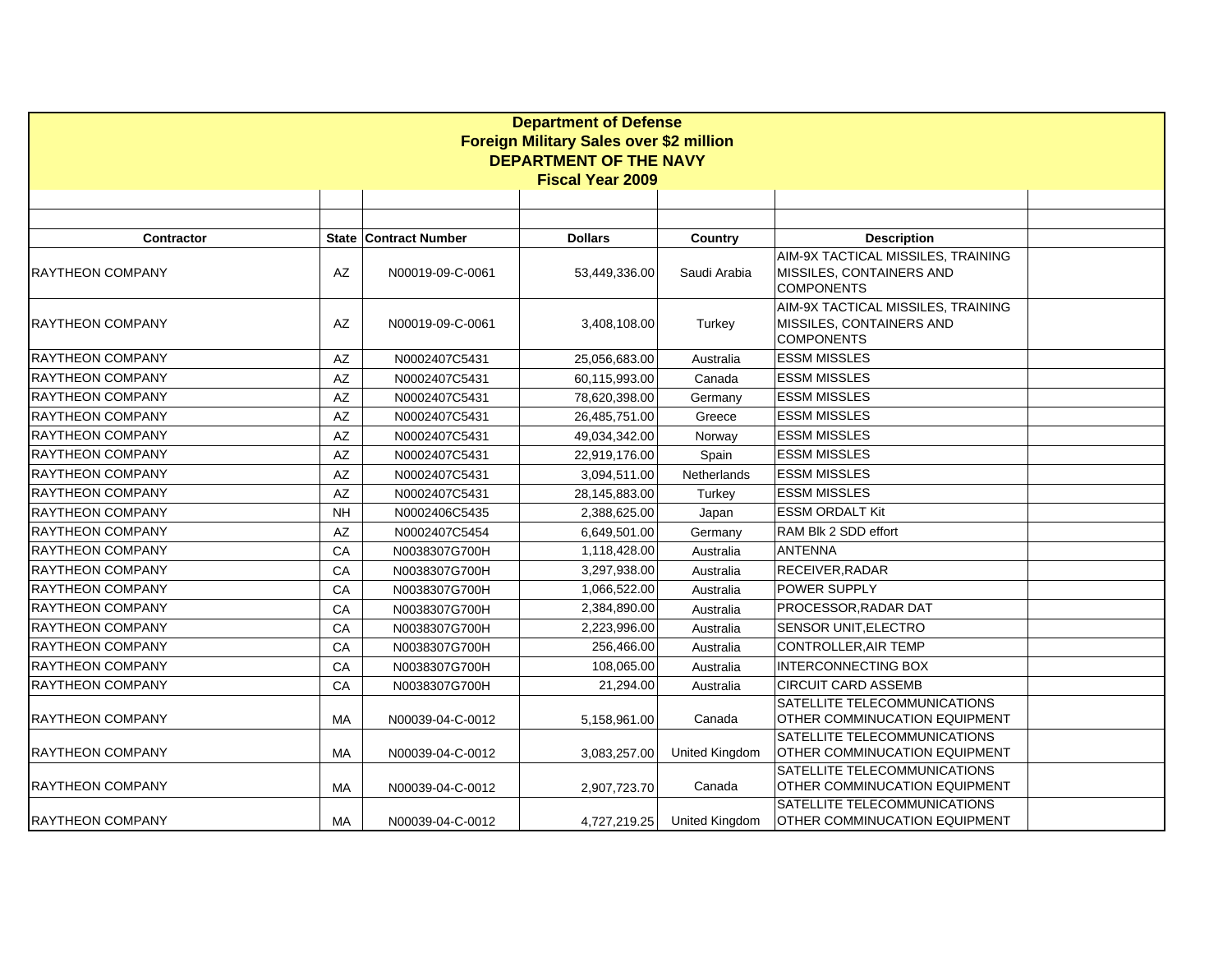|                                       |           |                              | <b>Department of Defense</b>            |           |                                                                                                                                                                                                                                               |  |  |  |  |
|---------------------------------------|-----------|------------------------------|-----------------------------------------|-----------|-----------------------------------------------------------------------------------------------------------------------------------------------------------------------------------------------------------------------------------------------|--|--|--|--|
|                                       |           |                              | Foreign Military Sales over \$2 million |           |                                                                                                                                                                                                                                               |  |  |  |  |
| <b>DEPARTMENT OF THE NAVY</b>         |           |                              |                                         |           |                                                                                                                                                                                                                                               |  |  |  |  |
| <b>Fiscal Year 2009</b>               |           |                              |                                         |           |                                                                                                                                                                                                                                               |  |  |  |  |
|                                       |           |                              |                                         |           |                                                                                                                                                                                                                                               |  |  |  |  |
|                                       |           |                              |                                         |           |                                                                                                                                                                                                                                               |  |  |  |  |
| Contractor                            |           | <b>State Contract Number</b> | <b>Dollars</b>                          | Country   | <b>Description</b>                                                                                                                                                                                                                            |  |  |  |  |
| IRAYTHEON COMPANY                     | MA        | N00039-04-C-0012             | 2,901,833.49                            | Canada    | SATELLITE TELECOMMUNICATIONS<br>OTHER COMMINUCATION EQUIPMENT                                                                                                                                                                                 |  |  |  |  |
| <b>RAYTHEON MISSILE SYSTEMS</b>       | AZ        | N0002405C5341                | \$4,697,770                             | Egypt     | SM-1 Spares                                                                                                                                                                                                                                   |  |  |  |  |
| RAYTHEON TECHNICAL SERVICES CO        | IN        | N00019-05-G-0008             | 2,084,230.00                            | Australia | COST OVERRUN OF REDESIGN OF<br>AN/ALR-67(V)(3) QUADRANT HARM<br><b>CIRCUIT CARD ASSY</b>                                                                                                                                                      |  |  |  |  |
| <b>RAYTHEON TECHNICAL SERVICES CO</b> | IN        | N00019-05-G-0008             | 3,274,576.00                            | Australia | 902352-803 SUBSYSTEMS                                                                                                                                                                                                                         |  |  |  |  |
| <b>ROCKWELL COLLINS</b>               | IA        | N00019-05-C-0050             | 5,171,390.00                            | Australia | ARC-210 RECEIVER/TRANSMITTER                                                                                                                                                                                                                  |  |  |  |  |
| <b>ROCKWELL COLLINS</b>               | IA        | N00019-05-C-0050             | 5,200,716.00                            | Finland   | ARC-210 RECEIVER/TRANSMITTER                                                                                                                                                                                                                  |  |  |  |  |
| <b>ROCKWELL COLLINS</b>               | IA        | N00019-05-C-0050             | 2,741,160.00                            | Canada    | ARC-210 RECEIVER/TRANSMITTER                                                                                                                                                                                                                  |  |  |  |  |
| ISIKORSKY AIRCRAFT CORPORATION        | <b>CN</b> | N00019-10-C-0009             | 25,000,000.00                           | Brazil    | PROCUREMENT OF FOUR S-70B<br>AIRCRAFT FOR BRAZIL NAVY. EFFORT<br><b>INCLUDES NON RECURRING</b><br><b>ENGINEERING AND RECURRING</b><br><b>ENGINEERING FOR CONFIGURATION</b><br>CHANGES FOR RADIO, RADAR, SONAR,<br>AND COCKPIT VOICE RECORDER. |  |  |  |  |
| SWIFTSHIPS SHIPBUILDERS LLC           | LA        | N0002409C2256                | 180,998,189.00                          | Iraq      | 35M PATROL BOATS                                                                                                                                                                                                                              |  |  |  |  |
| <b>TECH RESOURCES</b>                 | <b>NH</b> | N68335-09-C-0133             | 2,949,851.02                            | Canada    | ANTENNA COUPLER<br>INTERCONNECTING GROUP (ACIG) TO<br>SUPPORT AN/ALR-67(V)3 SYSTEM ON                                                                                                                                                         |  |  |  |  |
| <b>TECH RESOURCES</b>                 | <b>NH</b> | N68335-09-C-0133             | 2,949,851.02                            | Australia | <b>ANTENNA COUPLER</b><br>INTERCONNECTING GROUP (ACIG) TO<br>SUPPORT AN/ALR-67(V)3 SYSTEM ON                                                                                                                                                  |  |  |  |  |
| <b>THE COLUMBIA GROUP</b>             | DC.       | N0002409C4214                | 10,626,000.00                           | Egypt     | <b>REMOTELY OPERATED VEHICLES</b>                                                                                                                                                                                                             |  |  |  |  |
| ULTRA ELECTRONICS                     | <b>TX</b> | M67854-09-C-2112             | 14,791,576.00                           | Bahrain   | MISCELLANEOUS COMMUNICATION<br><b>EQUIPMENT</b>                                                                                                                                                                                               |  |  |  |  |
| UNITED STATES MARINE INC.             | <b>MS</b> | N0002409C2252                | 61,562,641.00                           | Kuwait    | MKV PATROL BOATS QTY (10)                                                                                                                                                                                                                     |  |  |  |  |
| UNITED STATES MARINE INC.             | <b>MS</b> | GS07F0202N                   | 24,327,683.70                           | Egypt     | NSW RIGID INFLATABLE BOATS QTY (20)                                                                                                                                                                                                           |  |  |  |  |
| <b>VIASAT</b>                         | CA        | N00039-00-D-2101             | 4,799,400.00                            | Morocco   | <b>MANUFACTURING OTHER</b><br><b>COMMUNICATION EQUIPMENT</b>                                                                                                                                                                                  |  |  |  |  |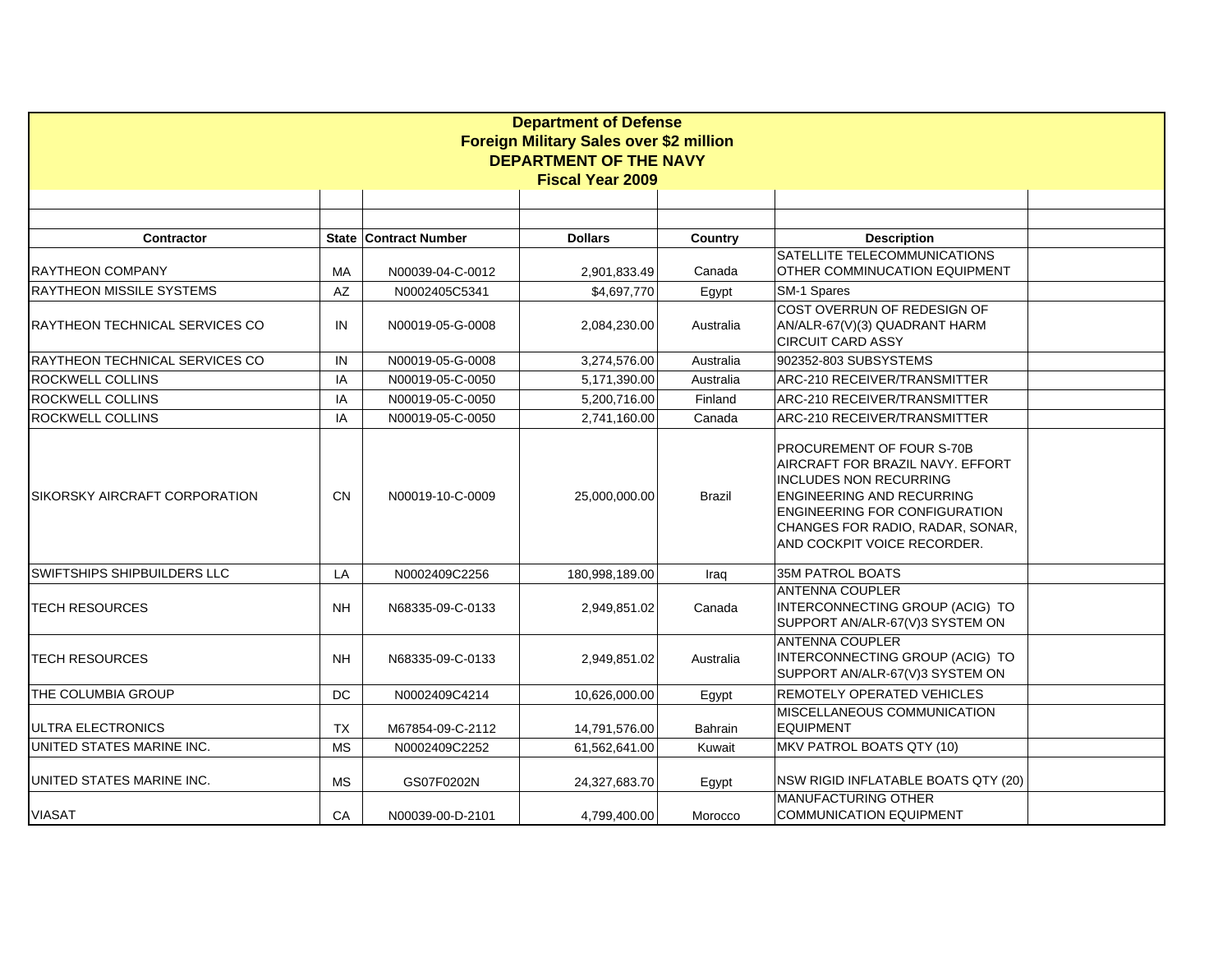| <b>Department of Defense</b><br>Foreign Military Sales over \$2 million<br><b>DEPARTMENT OF THE NAVY</b><br><b>Fiscal Year 2009</b> |                              |                 |         |                    |  |  |  |
|-------------------------------------------------------------------------------------------------------------------------------------|------------------------------|-----------------|---------|--------------------|--|--|--|
|                                                                                                                                     |                              |                 |         |                    |  |  |  |
|                                                                                                                                     |                              |                 |         |                    |  |  |  |
| <b>Contractor</b>                                                                                                                   | <b>State Contract Number</b> | <b>Dollars</b>  | Country | <b>Description</b> |  |  |  |
|                                                                                                                                     |                              |                 |         |                    |  |  |  |
| <b>Totals</b>                                                                                                                       |                              | \$2,504,748,270 |         |                    |  |  |  |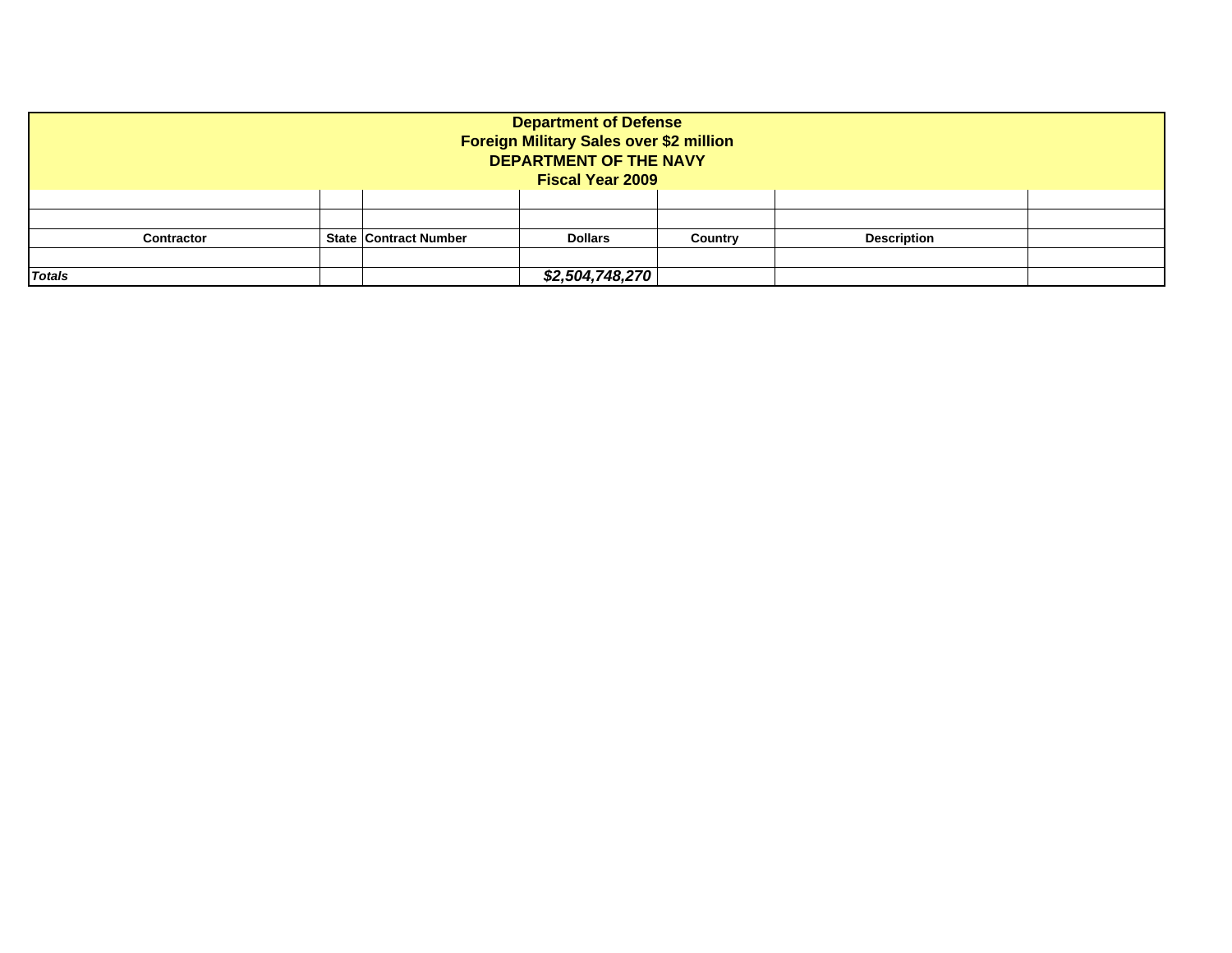#### **Department of Defense Foreign Military Sales over \$2 million United States Air Force Fiscal Year 2009**

| <b>Contractor</b>                              | <b>State</b> | <b>Contract Number</b> | <b>Dollars</b>   | Country                | <b>Description</b>                                                     |
|------------------------------------------------|--------------|------------------------|------------------|------------------------|------------------------------------------------------------------------|
| ALLIANT LAKE CITY SMALL CALIBER                | <b>TX</b>    | FA862008G4011          | \$6,919,096.00   | Lebanon                | <b>CESSNA CARAVAN AIRCRAFT</b>                                         |
| AMI INDUSTRIES, INC.                           | <b>CO</b>    | FA853209C0028          | \$5,095,840.96   | Morocco                | <b>SEAT, AIRCRAFT</b>                                                  |
|                                                |              |                        | \$7,324,536.80   | Turkey                 |                                                                        |
| THE BOEING COMPANY                             | <b>WA</b>    | F1962801D0016          | \$9,361,748.00   | Saudi Arabia           | SAUDI RSIP PHASE I (RADAR EQUIPMENT,<br>AIRBORNE)                      |
| THE BOEING COMPANY                             | <b>WA</b>    | F1962801D0016          | \$3,446,356.00   | Saudi Arabia           | GROUP B KIT DESIGN (RADAR EQUIPMENT,<br>AIRBORNE)                      |
| BOEING COMPANY, THE INC                        | <b>WA</b>    | F1962897C0112          | \$3,045,000.00   | NATO Air Base, Germany | AWACS GROUP A KITS (COMM SECURITY EQ &<br>COMPS)                       |
| BOEING COMPANY, THE INC                        | <b>WA</b>    | F1962897C0112          | \$9,695,470.00   | NATO Air Base, Germany | AWACS GROUP A KITS (COMM SECURITY EQ &<br>COMPS)                       |
| <b>CUBIC DEFENSE APPLICATIONS,</b><br>INC.     | CA           | FA867809C0060          | \$8,581,876.60   | Egypt                  | AIRBORNE SUBSYSTEM (AS) PODS                                           |
| <b>CUBIC DEFENSE APPLICATIONS,</b><br>INC.     | CA           | FA867809C0080          | \$2,279,487.00   | Singapore              | AIRBORNE SUBSYSTEM (AS)                                                |
| <b>GE AVIATIONS SYSTEMS LLC</b>                | <b>VA</b>    | FA850409C0005          | \$2,677,373.60   | India                  | C-130J PROPELLERS                                                      |
| <b>GENERAL ATOMICS AERONAUTICAL</b><br>S       | CA           | FA862005G3028          | \$5,022,500.00   | Italy                  | MQ-9 AIRCRAFT (BLOCK 1) (MISC COMMUNICATION<br>EQ                      |
| <b>GENERAL ELECTRIC COMPANY</b>                | OH           | FA812209G0001          | \$13,192,739.00  | Egypt                  | (GAS TURBINES & JET ENGINES AIRCRAFT)                                  |
| <b>GENERAL ELECTRIC COMPANY INC</b>            | OH           | F3365798D0019          | \$164,985,151.00 | Turkey                 | F110-GE-129B INSTALL ENGINES FOR TURKEY<br>PEACE ONYX IV F-16 AIRCRAFT |
| GOODRICH CORPORATION (2680)                    | <b>MA</b>    | FA862007C4021          | \$4,121,611.00   | Greece                 | TWO RECONNAISSANCE PODS                                                |
| <b>HAWKER BEECHCRAFT</b><br><b>CORPORATION</b> | KS           | FA861709C6166          | \$69,325,050.00  | <b>Israel</b>          | <b>T6A AIRCRAFT FMS ISRAEL</b>                                         |
| <b>HAWKER BEECHCRAFT</b><br><b>CORPORATION</b> | KS           | FA861709C6170          | \$37,053,400.00  | Morocco                | T-6C PRODUCTION AIRCRAFT, FMS MO-D-SAB                                 |
| <b>HAWKER BEECHCRAFT</b><br><b>CORPORATION</b> | KS           | FA861709C6175          | \$69,420,040.00  | Iraq                   | T-6A AIRCRAFT, FMS, IQ-D-SAD                                           |
| <b>HAWKER BEECHCRAFT</b><br><b>CORPORATION</b> | KS           | FA862007C4010          | \$2,154,745.83   | Iraq                   | INTELLIGENCE, SURVEILLANCE, &<br>RECONNAISSANCE (ISR) AIRCRAFT         |
| <b>HAWKER BEECHCRAFT</b><br><b>CORPORATION</b> | KS           | FA862007C4010          | \$2,040,000.00   | Iraq                   | CATALOG PRICE OF THE KING AIR 350 RC-12<br><b>AIRCRAFT</b>             |
| <b>HAWKER BEECHCRAFT</b><br><b>CORPORATION</b> | KS           | FA862007C4010          | \$2,154,745.83   | Iraq                   | INTELLIGENCE, SURVEILLANCE, &<br>RECONNAISSANCE (ISR) AIRCRAFT         |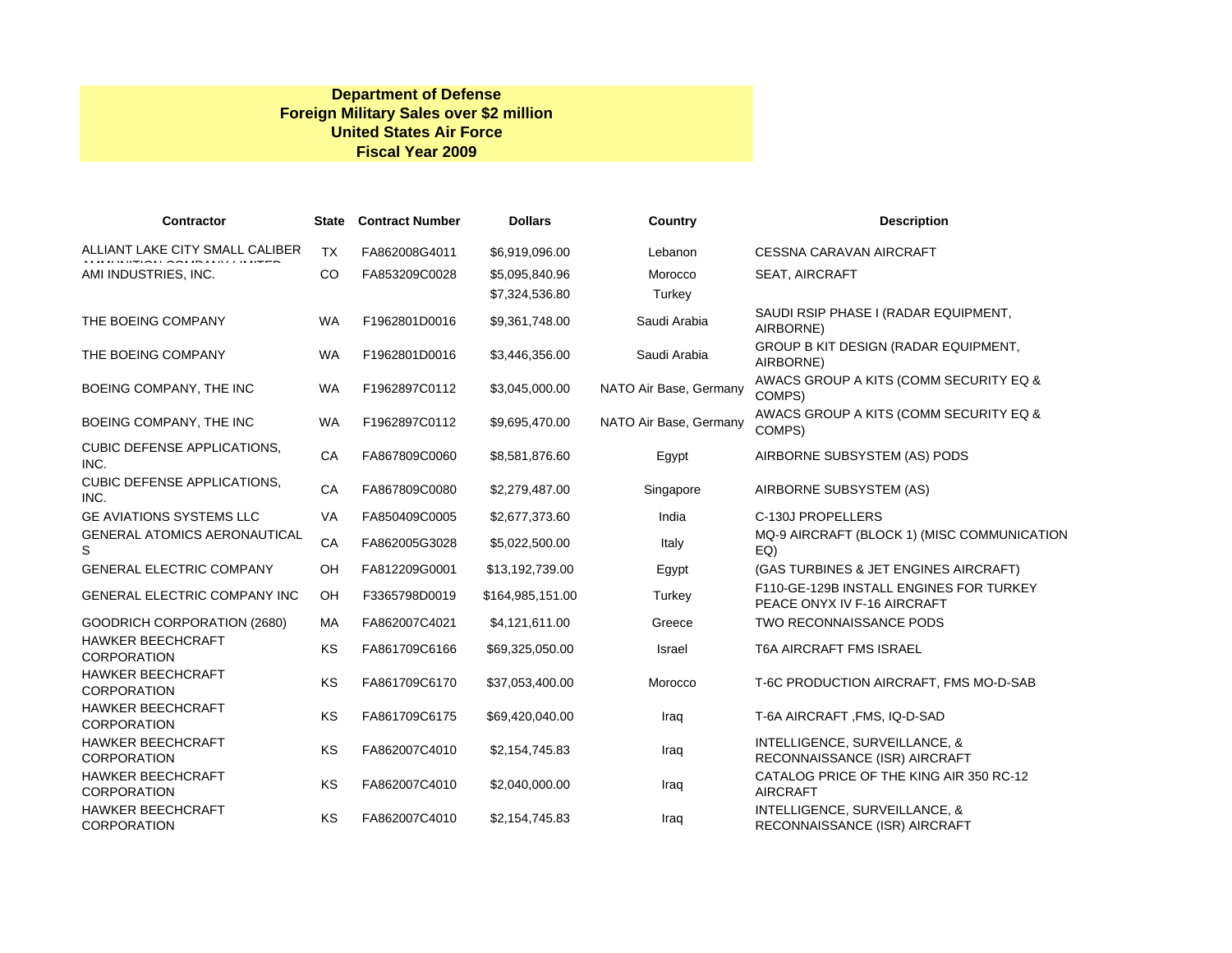| <b>HAWKER BEECHCRAFT</b><br><b>CORPORATION</b>                     | KS        | FA862007C4010 | \$2,102,189.00   | Iraq                   | INTELLIGENCE, SURVEILLANCE, &<br>RECONNAISSANCE (ISR) AIRCRAFT                |
|--------------------------------------------------------------------|-----------|---------------|------------------|------------------------|-------------------------------------------------------------------------------|
| JOHN BEAN TECHNOLOGIES<br><b>CORPORATION</b>                       | FL.       | FA851909D0001 | \$1,459,639.00   | NATO Air Base, Hungary | AIRCRAFT CARGO L (WAREHOUSE TRKS &<br>TRACTORS SELF-PROP)                     |
| <b>L3 COMMUNICATIONS INTEGRATED</b><br>SYSTEMS LIMITED PARTNERSHIP | <b>TX</b> | FA862006G4002 | \$35,458,920.00  | Australia              | R-3 PDM; Winter Sky II                                                        |
| L 3 COMMUNICATIONS INTEGRATED<br>SYSTEMS LIMITED PARTNERSHIP       | <b>TX</b> | FA862006G4003 | \$2,939,717.00   | Australia              | LITTLE WANDA FOLLOW-ON SUPPORT (ELEC<br>COUNTERMEASURE & QUICK REAC EQ)       |
| <b>LITTON SYSTEMS INC</b>                                          | СA        | FA862606C2066 | \$2,319,824.00   | Morocco                | <b>INTEGRATION UNITS - F-16</b>                                               |
| LOCKHEED MARTIN CORPORATION                                        | FL        | FA852209C0006 | \$22,015,982.00  | Saudi Arabia           |                                                                               |
| LOCKHEED MARTIN CORPORATION<br>(3632)                              | <b>TX</b> | FA861507C6032 | \$9,571,944.00   | Pakistan               | MID-LIFE UPGRADE KITS FOR PAKISTAN AIRCRAFT                                   |
| LOCKHEED MARTIN CORPORATION<br>(3632)                              | <b>TX</b> | FA861507C6032 | \$5,159,055.00   | Pakistan               | MID-LIFE UPGRADE KITS FOR PAKISTAN AIRCRAFT                                   |
| LOCKHEED MARTIN CORPORATION                                        | TX        | FA861508C6050 | \$42,320,000.00  | Morocco                | F-16C AIRCRAFT - RECURRING                                                    |
| LOCKHEED MARTIN CORPORATION<br>(3632)                              | <b>AZ</b> | FA862007C4011 | \$21,300,000.00  | South Korea            | SPARES (RADAR EQUIPMENT, EXCEPT AIRBORNE)                                     |
| LOCKHEED MARTIN CORPORATION                                        | GA        | FA862506C6456 | \$43,856,623.41  | Norway                 | FMS NORWAY C-130J-30 AIRCRAFT                                                 |
| LOCKHEED MARTIN CORPORATION                                        | GA        | FA862506C6456 | \$6,920,907.00   | Iraq                   | FMS IRAQ C-130J-30 AIRCRAFT                                                   |
| LOCKHEED MARTIN CORPORATION                                        | GA        | FA862506C6456 | \$4,790,294.00   | India                  | FMS INDIA C-130J-30 AIRCRAFT                                                  |
| LOCKHEED MARTIN CORPORATION                                        | <b>NY</b> | FA870609C0001 | \$19,474,319.00  | Saudi Arabia           | RADAR UPGRADE (RADAR EQUIPMENT, EXCEPT<br>AIRBORNE)                           |
| LOCKHEED MARTIN CORPORATION                                        | <b>MN</b> | FA870609C0004 | \$28,123,449.00  | Iraq                   | GROUND-AIR-TRASMIT-RECEIVE SYSTEM (ALI<br>AIRBASE)                            |
| MCDONNELL DOUGLAS<br><b>CORPORATION</b>                            | CA        | FA861404C2004 | \$6,678,700.00   | Qatar                  | C-17 FLEXIBLE SUSTAINMENT (FIRM-FIXED PRICE<br>LABOR AND ENGINE CLS) FY04     |
| MCDONNELL DOUGLAS<br><b>CORPORATION</b>                            | CA        | FA861406D2006 | \$318,873,120.00 | Australia              | DIMINISHING MANUFACTURING SOURCES (DMS) /<br>PARTS OBSOLESENCE                |
| MCDONNELL DOUGLAS<br><b>CORPORATION</b>                            | <b>MO</b> | FA868109D0065 | \$2,891,729.00   | Japan                  | HIGH BAND COMPACT TELEMETRY MODULE<br>(HCTM) AND LASER SOURCE SIMULATOR (LSS) |
| NMC-WOLLARD INC                                                    | WI        | FA851904D0007 | \$2,219,670.00   | Tiawan                 | FLIGHT TOW T (AIRFIELD SPECIAL TRUCKS &<br><b>TRAILERS)</b>                   |
| NORTHROP GRUMMAN SYSTEMS<br><b>CORPORATION</b>                     | <b>MD</b> | FA861507C6033 | \$6,483,890.45   | Pakistan               | ANTENNA GOVERNMENT OF PAKISTAN                                                |
| NORTHROP GRUMMAN SYSTEMS<br><b>CORPORATION</b>                     | <b>MD</b> | FA861508D6035 | \$7,637,296.00   | Turkey                 | <b>ANTENNA</b>                                                                |
| NORTHROP GRUMMAN SYSTEMS<br><b>CORPORATION</b>                     | <b>MD</b> | FA861508D6035 | \$12,882,794.00  | Morocco                | <b>ANTENNA</b>                                                                |
| NORTHROP GRUMMAN SYSTEMS<br><b>CORPORATION</b>                     | IL        | FA862508C6484 | \$3,750,000.00   | Saudi Arabia           | GROUP A DESIGN INSTALLATION AND<br><b>INTEGRATION</b>                         |
| PRATT & WHITNEY                                                    | FL        | F3365798D0018 | \$2,093,790.00   | Saudi Arabia           | <b>BUILD SET, E (ENGINE INSTRUMENTS)</b>                                      |
| <b>PRATT &amp; WHITNEY</b>                                         | FL.       | F3365799D2051 | \$2,046,200.00   | Greece                 | F100 ENGINE COMPONENT IMPROVEMENT<br>PROGRAM (CIP) CY 2009                    |
|                                                                    |           |               | \$4,722,000.00   | South Korea            |                                                                               |
|                                                                    |           |               |                  |                        |                                                                               |